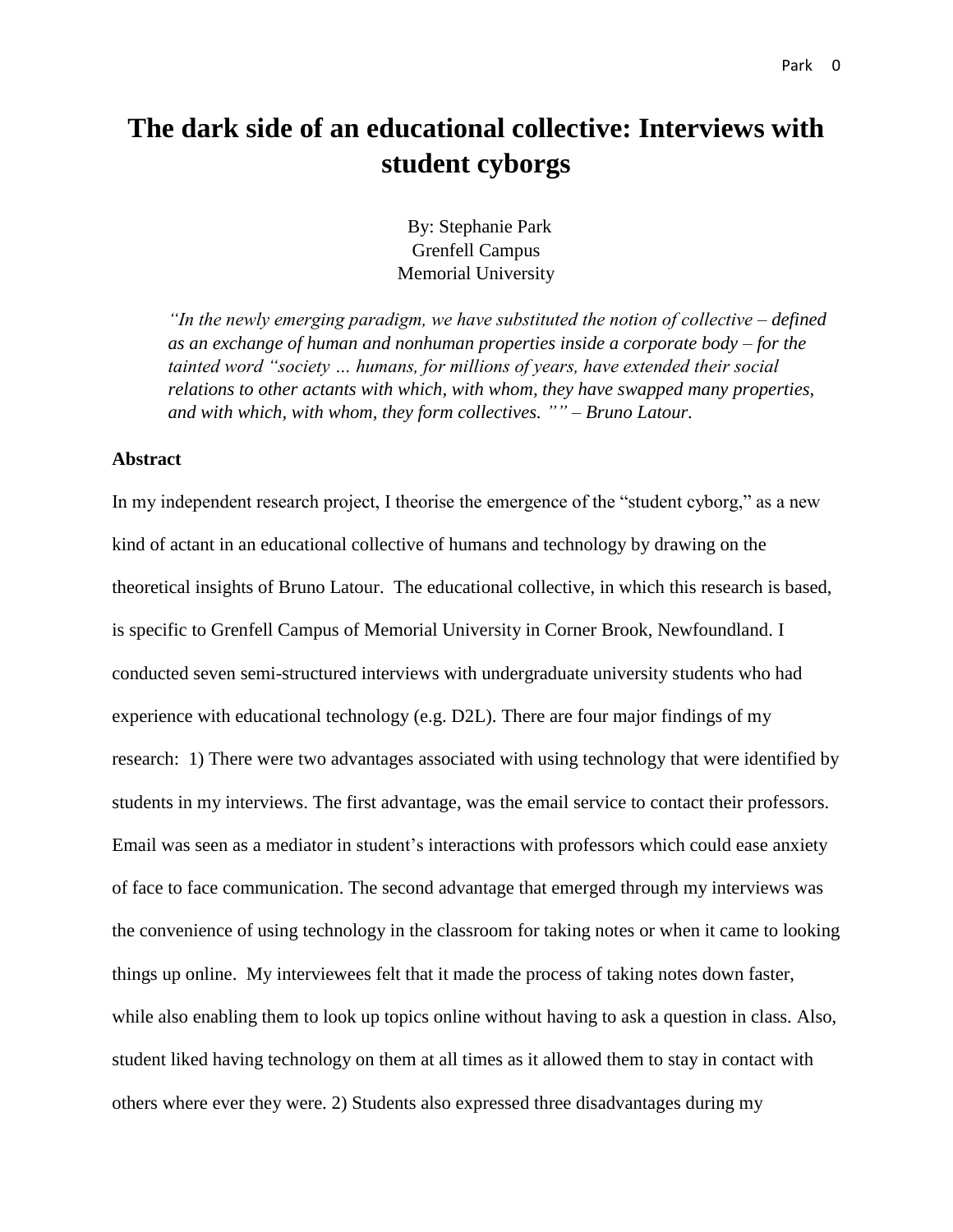interviews. The first disadvantage was that technology can be a distraction in the classroom, especially when students are texting rather than taking notes. The second disadvantage was that programs like D2L (Distance learning) can create a barrier between students and professors. My interviewees felt that D2L had less quality because there was no face-to-face communication at all. The third disadvantage is that technology can cause some students anxiety. Depending on the courses that my informants were taking, they had to learn how to use new programs which can evoked anxiety. 3) There is an unequal access to different technologies for students. The students that I interviewed came from different class backgrounds which gave them access to different types of technology, but also produced differences in knowledge's about the technology. The students from more advantaged economic backgrounds considered themselves to be more tech-savvy. 4) Finally, students described that the technology with which they interacted with operates more as an "actant" than as a "tool". Most of my participants could not imagine leaving their homes without their laptop.

#### **Introduction**

The educational landscape has changed and according to Chris Riedel (2014) some of the most relevant educational changes include, "Personal Access to Mobile Devices" which Riedel gives the example that, computers and cell phones are becoming more affordable. The second is "Internet Connectivity" which means that now you can get Wi-Fi almost anywhere and while in the classroom. Then the third is, "the use of Video for Classwork and Homework" which he explains as, professors who are now providing links for tutoring and to extra work sheets for students. The fourth is, "Mobile Devices for Schoolwork" which mentions how students are allowed to have computers and tablets in class to take notes. And the final one that was relevant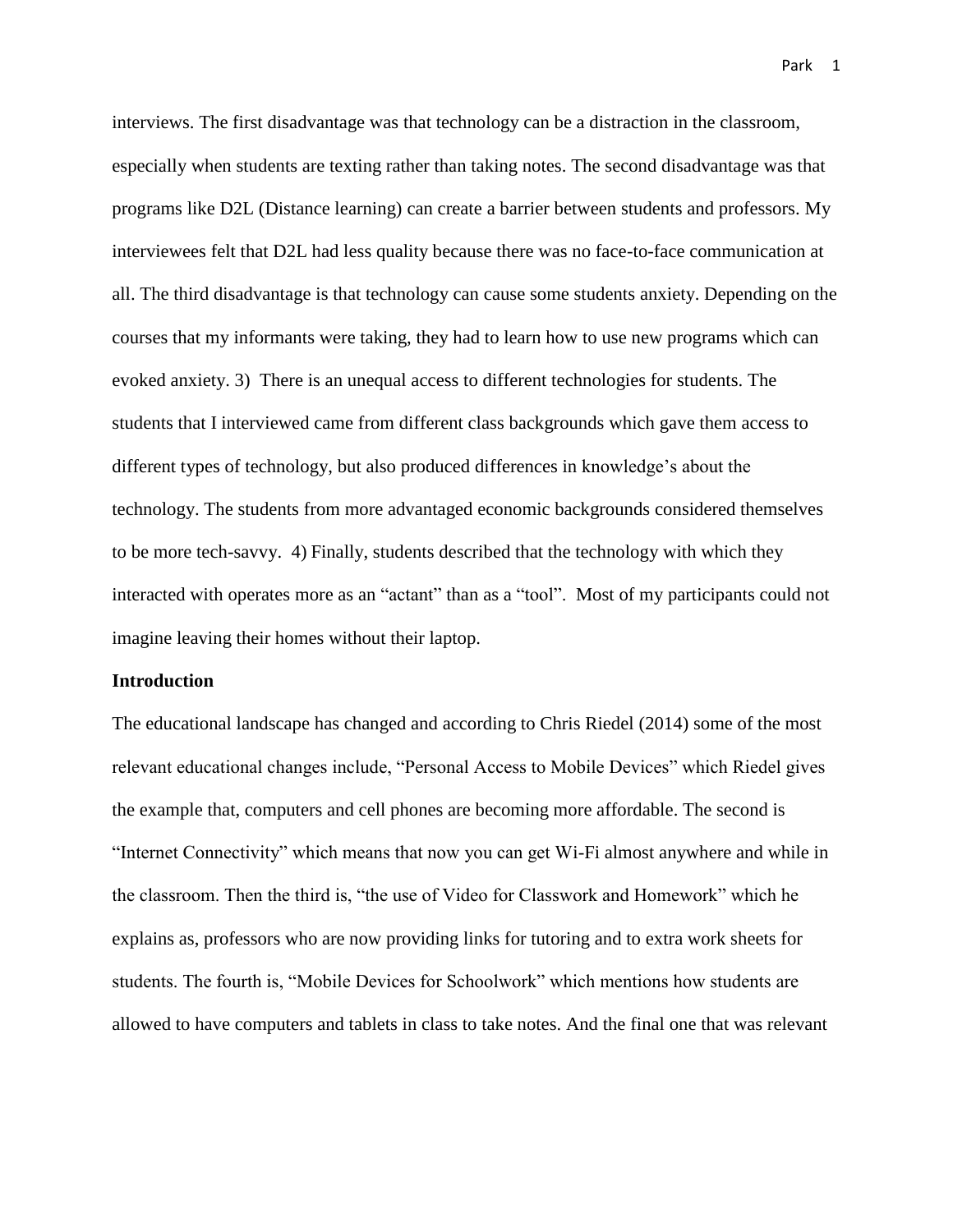to my study was "An increased Interest in Online Learning" which he states as students being able to do the course work on their own time and not have to make the commute to campus.

As a student I have often felt disadvantaged by the technology which have become a large part of my university education. I personally do not consider myself very tech-savvy as I only can do the basic operations on my computer and along with my smart phone and because of this, having to learn to do things that are outside these basic operations I find that I do not have the background to help me learn the programs at a faster pace like some of my peers. Growing up, if I wanted my own phone or my own computer I have had to buy it myself, as I have been working a part time job since I was 14 years old. Growing up my mom worked out of our home for 13 years and then got another job while my dad has worked seasonal jobs. And although growing up, we had a desktop computer by the time I was in grade 2, I did not get my own a laptop until I was in grade 10 when I managed to finally save enough money to buy one myself. After saving up and buying myself one and I had also bought my first cell phone out of my first paycheck when I was in grade 9. The technologies that that I own are not a Mac book or an iPhone; they are basic technologies I need in order to conduct research and type my papers. However they sever the purpose I need them for, and if they cannot do something that I need, I have to use the school computers or use a friend's computer. Along with many other students at Grenfell, I have the basic technologies that I can do research on and type my papers.

 In the university I am attending, all the classrooms have some of the technologies that are used daily. In the classes I and my informants encounter many technologies that include: a projector, a computer, "My Grenfell" and/or "D2L" (distance learning). I have had to learn how to use different technologies and new programs which can often be incredibly time consuming. When it comes to having to learn how to use a new program or a new technology I have had to

Park 2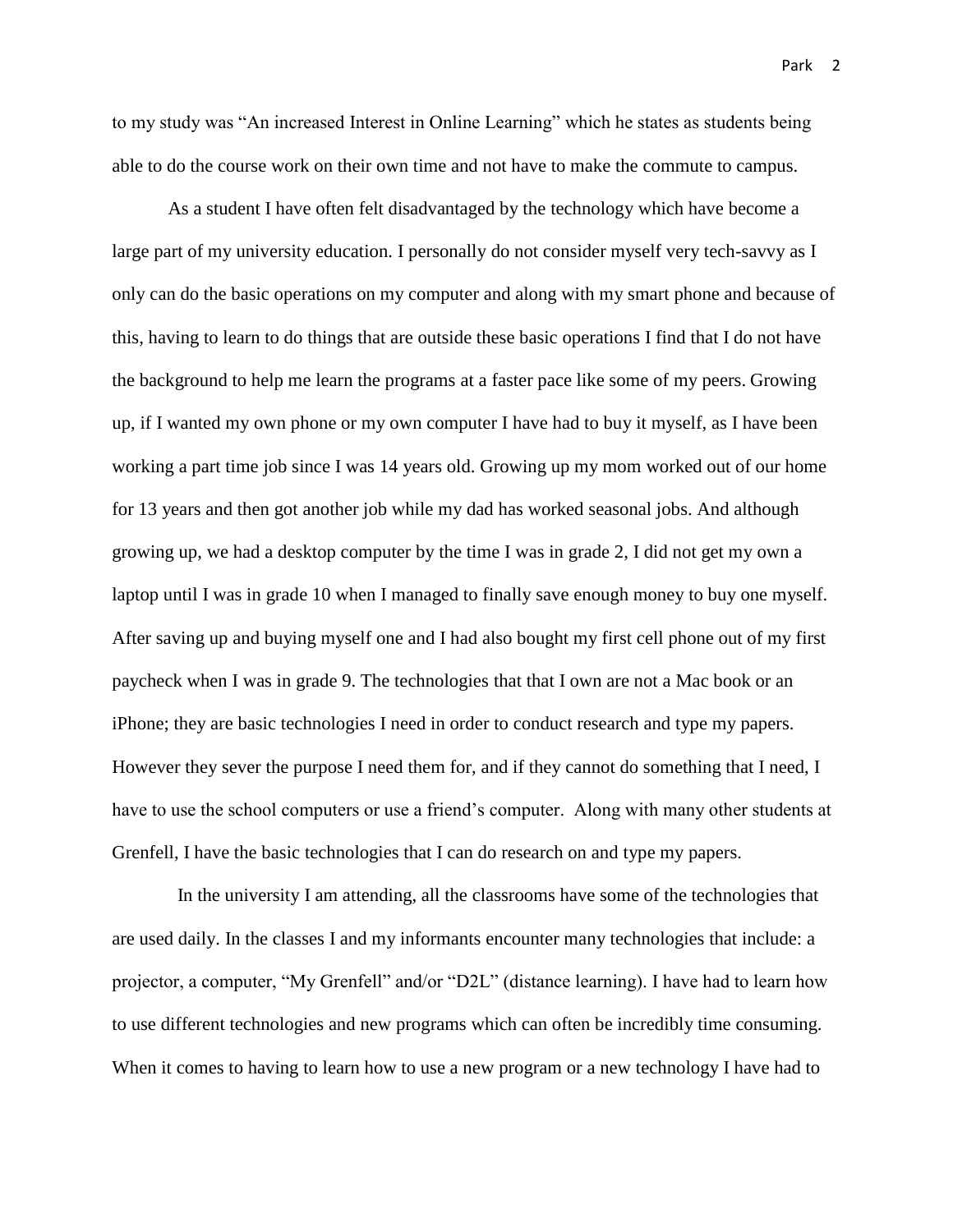rely on my professors to assist me. And because of the help of professors, I have gained more knowledge about the programs that I use. I have observed that professors in different disciplines use a different variety of educational technologies than others professors. For an example, some professors post all the course notes online, while other professors use no technology at all. For different courses, different technology is needed to be accessed by students.

Based on my experience in university, technology is so integral to this educational institution, therefore education has become increasingly technologically based and thus no longer a question of choice for students to engage with technology. Today, it is expected that all papers are typed and researched online. The majority of communication between students and professors occurs through email. Technology use is simply part of the course curriculum these days. If you don't have your own personal computer or laptop you have to use the computers on campus which are not always accessible when you need them. Rather, students have to use technology for course requirements. And although the library has computers for students to use during the For instance, students only have access to the library's computers during the day. Since, the library is not open 24/7, students have to work around the library's operation times to get their work completed. This can be difficult, especially for students who work during the day. Some classes have restrictions on the types of font, sizing and spacing that can be used in papers. Some of the technologies that can be considered basic technologies are: projectors, computers and programs that are used for paper writing. However, there are also more advanced technologies, which include only being able to reach certain professors through the use of email, having to know how to use certain software that is accepted by different professors and the use of distance education (referred to as D2L at Grenfell).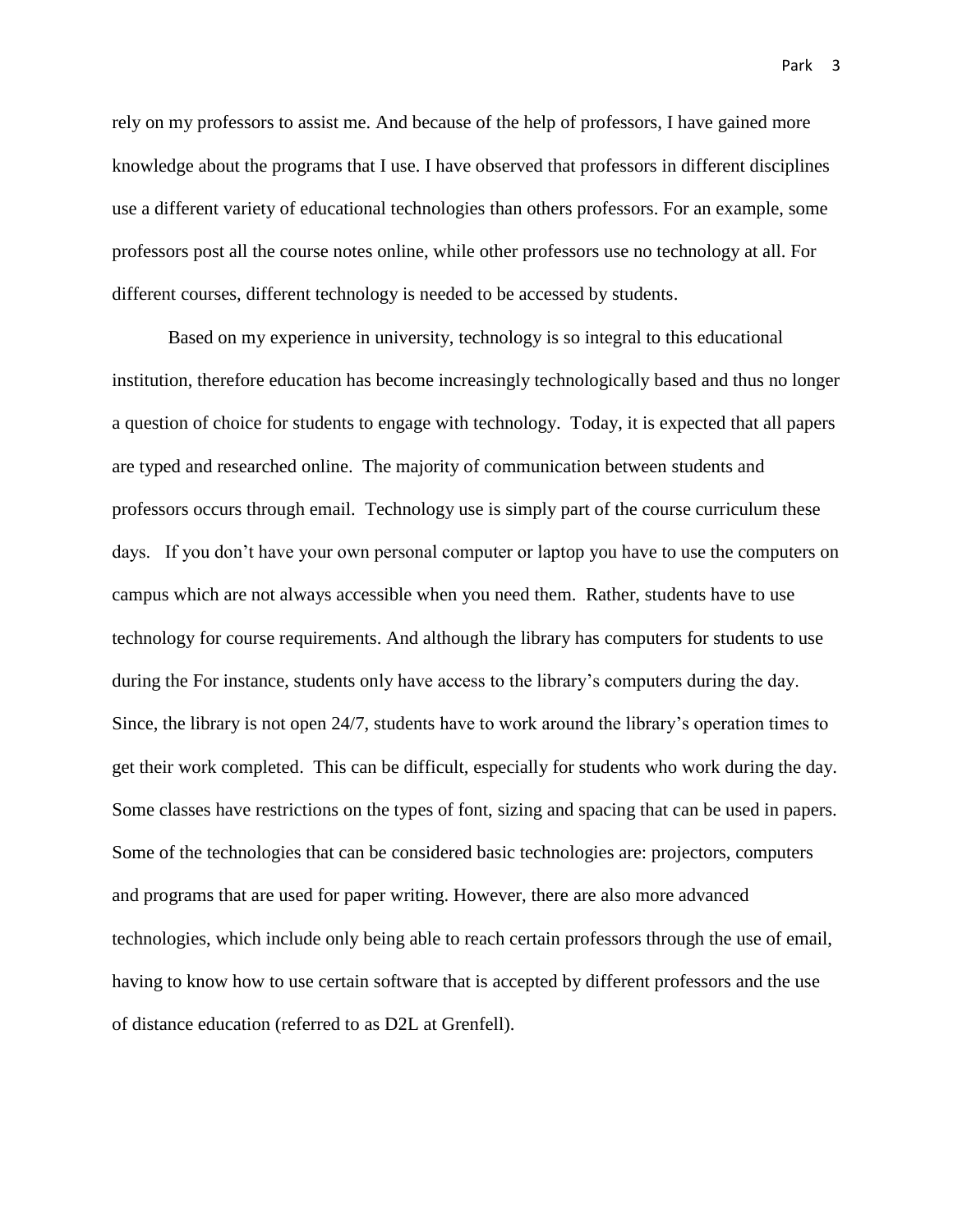This paper is divided into four sections. In the first section of this paper I will elaborate the theoretical framework of my research with a specific focus on Latour's theory of human and nonhuman collectives. In the second section, I provide a general overview of the literature on learning assistance technology in universities. In the third section, I provide an outline of my methods of research. Finally, in the fourth section I report and discuss my findings in relation to my theoretical framework and literature review.

### **Theoretical Framework: Latour's Collective of Humans and Nonhumans**

For most people the technologies they use, such as their cell phone, or a computer, are thought of as just a tools. This idea of technology as a tool can be seen in the university institution where students are socialized to think of the technology that is just at their fingertips as nothing more than tools. This way of looking at technology is critiqued by Bruno Latour. In Latour's theory he theorizes that we live in a collective with nonhumans as well as humans. He in this theory Latour explains that the non-humans have an effect on humans because nonhumans can act alone and that they can have their own goals. Latour sees that humans and nonhumans are in a symmetrical relationship. During interactions between humans and non-humans both actants are affected. Technology and the social are considered to be a hybrid and this showcases the active participation between the two acting on each other. For example, when students interact with technology, a new actant is created and therefore the intensions that the student had in the beginning have changed with this interaction. The new actant that is being created is a kind of referred to as a student cyborg that cannot be reduced to either one of its parts but is something new entirely. A student cyborg is the student that has entered into a relationship with technology, and cannot complete their class requirements without the help of technology of which they are now a part. Because of this, students now live in a collective with nonhumans. A student in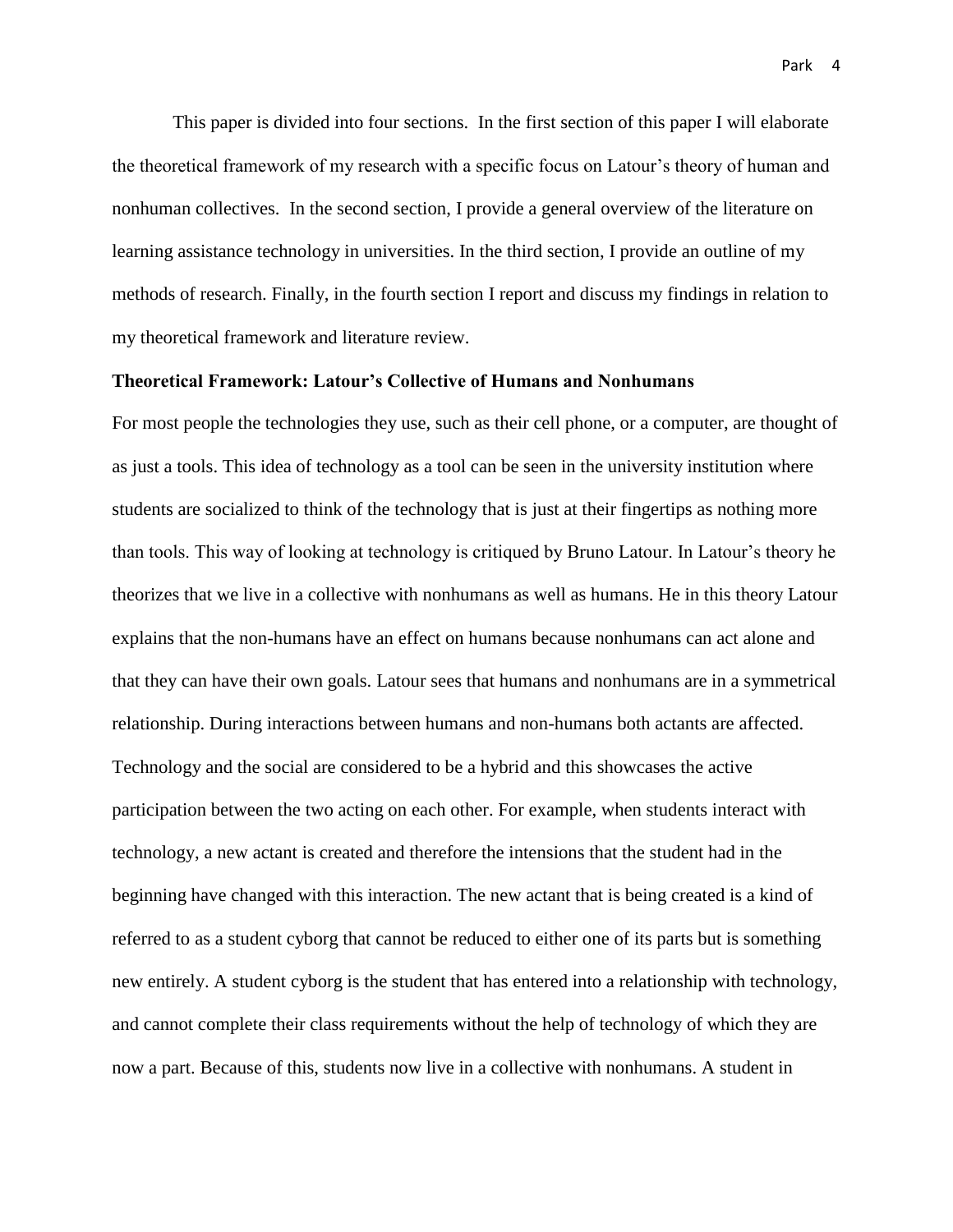university has to type their papers for class which cannot be done without a computer. And students also have to do a lot of research, which now can now be done format home through interacting with the computer because they can which enables students to access the library online. Wand without that access from home, without interacting with the computer, students would not be able to work as efficiently or be able to hand their assignments in to their professors on time.

In the article "A Collective of Humans and Nonhumans" Latour outlines three key processes, which are: 1) goals are translated 2) meaning is articulated and 3) programs of action are delegated. In terms of goals being translated, Latour simply means that our goals as humans change when we interact with nonhumans. Latour uses the example of the gunman how human and nonhuman interaction creates a new actant. The gunman is different than just a human who may be angry is angry, and a gunman is also different than just a gun sitting on a table. When a human is angry they might just want to hit someone and only want to inflict pain, however when a human picks up a gun and becomes a gunman they then can kill inflict death to someone rather than just inflict minor pain. This is what Latour is talking about when he says that our intentions change when we interact with nonhumans; they change us as we change them.

In an educational collective we see this with students and their computers. With a computer a student can type a paper faster than having to write it out, but it also can change the way in which students think about writing their paper their grades and the grade they work to achieve. A computer has a spell checker and it also corrects bad grammar which a student can then use to improve the quality of their work and achieve the better grade.

In terms of the when speaking of meanings being articulated, Latour argues that is talking about how the same behaviour can have different meanings depending on the nonhuman actant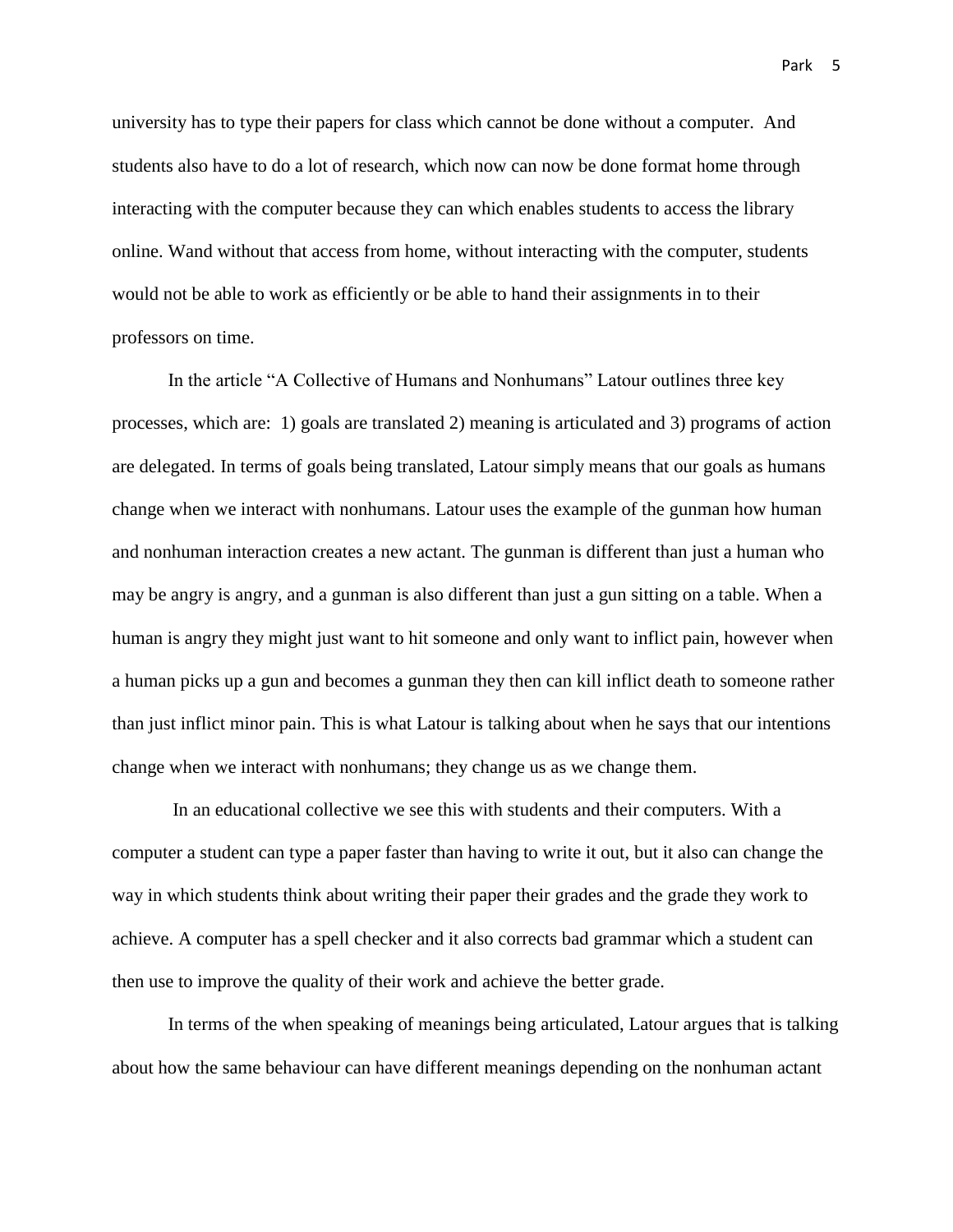we interact with. In other words, the same action can have its meaning articulated differently  $-$  it can Two actions can be the same, however the two same actions have two different meanings. In his article, Latour uses the example of a speed bump. If there is a sign placed in a school zone that tells drivers to slow down so they do not kill students, the drivers that slow down are doing it so they do not hurt any students. However, when speed bumps are placed in a school zone, drivers slow down for the speed bump also however it is because they do not want to beat up the bottom of their cars, not because they do not want to hurt any students. The actions are the same, the cars are still slowing down in a school zone, but the drivers are slowing down for two different reasons.

In the educational collective of students and nonhumans, this can be seen in the classroom. Before if a student missed something a professor said or did not understand the reference that was made they could turn to their friends and ask them. However, now there is no communication needed because, for the students that have a computer or tablet, they can just in class to take notes in class, they are able to go online and just look up what their professor had said mentioned in class.

According to Latour, programs of action are also delegated. Latour is talking about how different actions are delegated or used in different ways. In his work, Latour uses the same example of the speed bump to discuss how actions can be delegated into non humans. He and states that in French, speed bump means "sleeping policemen,", and therefore when cars are slowing down their actions are delegated through the meaning of the speed bump. For an example, in the educational collective, an entire educational course education is now being delegated into D2L - a course online.

#### **The Educational Collective**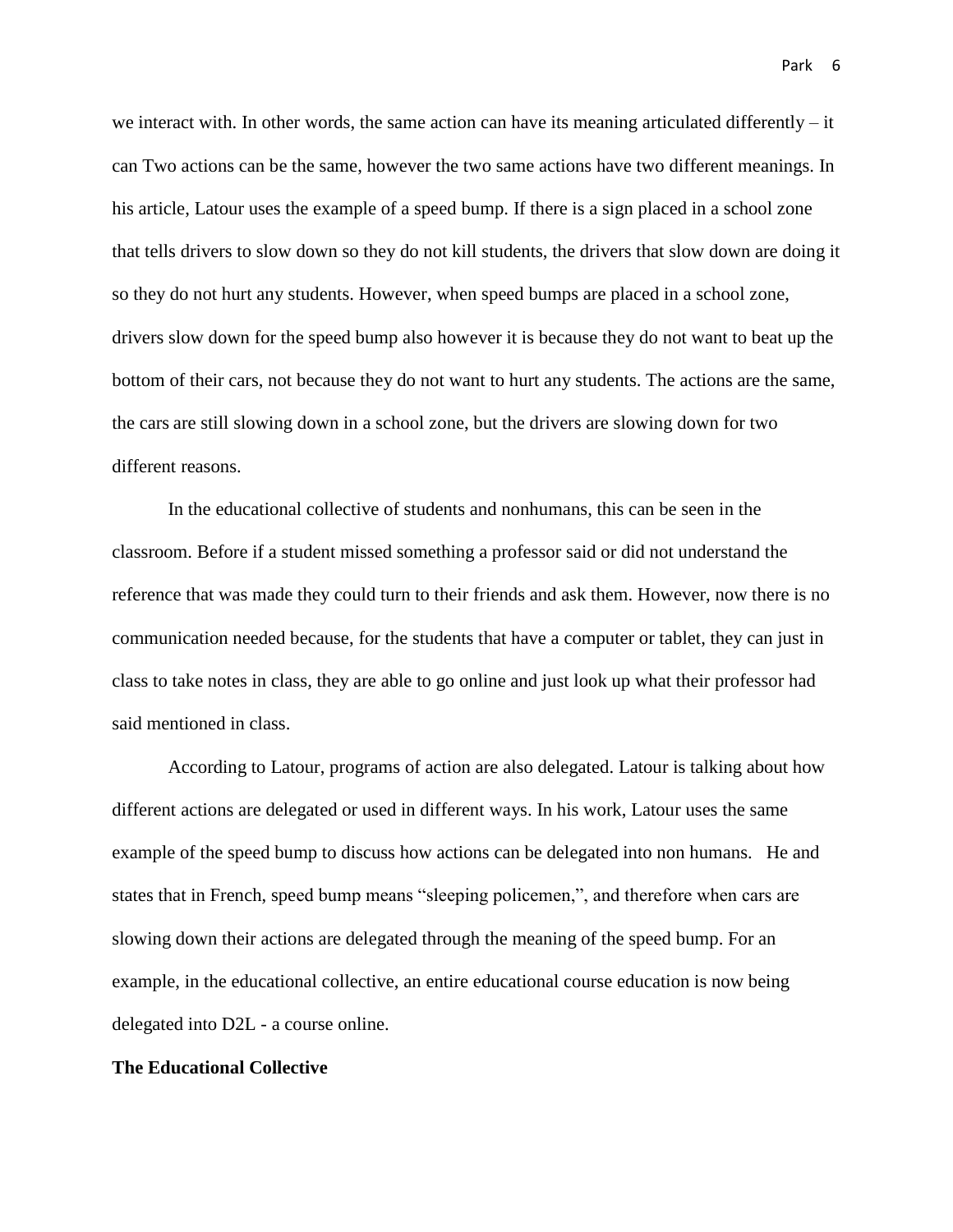Latour is relevant to framing the focus of my research in two ways: 1) I focus on the educational collective of humans and nonhumans and 2) the student cyborg that emerges as a new s as a newly emerging actant in this collective. A shift in intensions is caused by the interaction of a human (the student) and the non-human (technology). A collective is defined by Latour as, "an exchange of human and non-human properties" (193). Within this collective, student cyborgs in this case are created through that same exchange of properties. Latour states "that goals are refined by associations with nonhuman's actants, and that action that is property of the whole association, not only of those actants called humans" (183). But Latour states that in this collective, both humans and nonhumans should be described as equally as actants, in the sense that technology should not be viewed as something we use but as its own actant. When it comes to the educational collective, there is no longer a choice, students have to engage

with technology for their class requirements. Students for different courses have to interact with nonhumans in different way, however they have to interact with them. Because the university landscape has changed to be more technological and more digital, students are able to engage more and more with technology in their classes and are able to bring the school services into their homes. As Latour argues talks about in his article, the intentions of humans change when they humans interact with nonhumans, and now student's intentions have are changing changed through their interactions with their computers. When students interact with their computers, they are no longer engaging with other humans, but are relying on technology for their communication and information. Students are more likely to look something up than as their professors, which is a different intentions. When students ask their professors to explain on a topic they are engaging with other humans, however when students just look something up on their computer they are relying on what they can find online about the topic.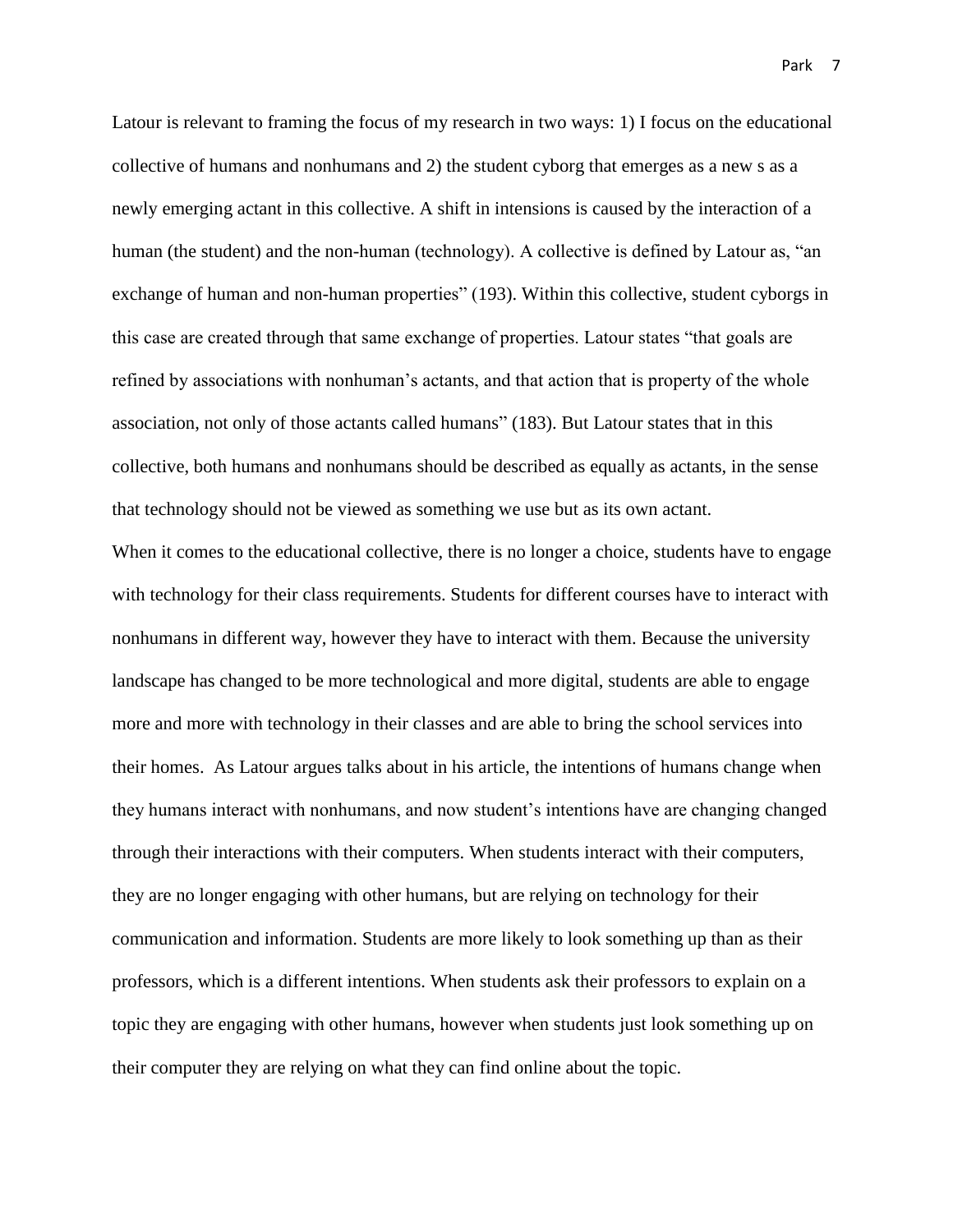Because students are now able to engage with more technology and that it is now acceptable for students to use technology in classes now, they are evermore now emerging as student cyborgs. As a result, student's intensions have changed along with many of their actions, and therefore they have thus become a new actant in the collective. To break this down the relationship like Latour does, think of actants as humans and educational technologies in the following relationships : 1) Actant one is a student that can think, 2) actant two is a computer that can do research and type papers, 3) actant three which is the student cyborg which can type becomes the student that uses a computer to type papers, conduct do research, and get to be able to get higher marks on their papers than the student who hand writes the paper.

# **Blackboxing**

Latour also states that many technologies go through "blackboxing". And even the technology that students are using is subject to what Latour calls "blackboxing". Blackboxing is

"a process that makes the joint production of actors and artifacts entirely opaque … for instance, an overhead projector. It is a point in a sequence of action (in a lecture, say), a silent and mute intermediary determined by its function. Now suppose the projector breaks down. The crisis reminds us of the projector's existence" (183).

There are many technologies that are used at Grenfell that can become subject to "blackboxing" such as, projectors and even computers for many students in the generation that has entered university in the last couple of years. Some of the technologies that have undergone blackboxing at Grenfell are projects, printers, the internet, and computers. It is not until these technologies are not working right that students notice them, however also most students do not truly understand how these technologies actually work as they only see the computer screen, for example.

# **Donna Haraway**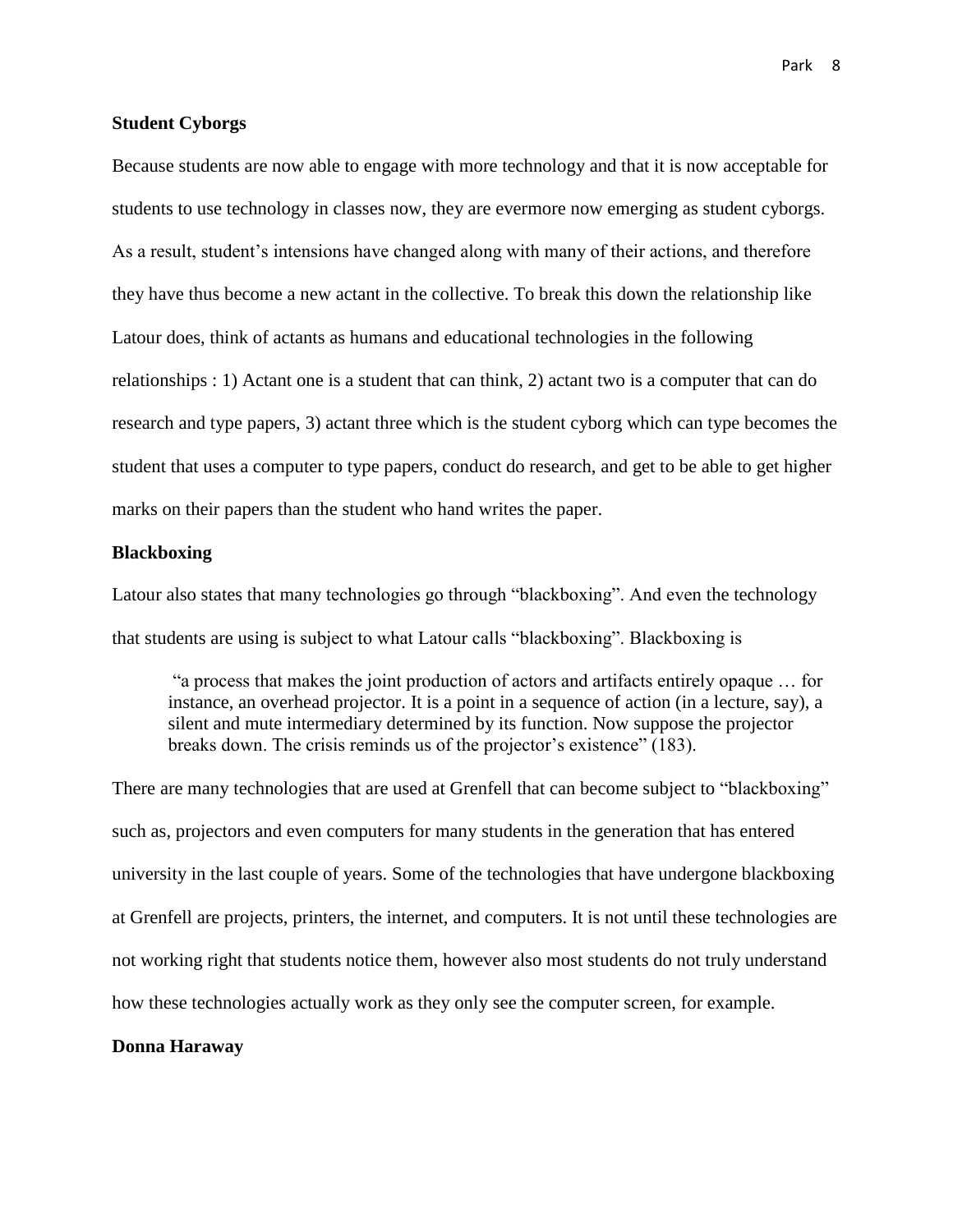In A Cyborg Manifesto Donna Haraway talks about separating machines and humans only to look at them together. Haraway states that

"The second leaky distinction is between animal-human (organism) and machine. Precybernetic machines could be haunted; there was always the spectre of the ghost in the machine... Late twentieth-century machines have made thoroughly ambiguous the difference between natural and artificial, mind and body, self-developing and externally designed, and many other distinctions that used to apply to organisms and machines. Our machines are disturbingly lively, and we ourselves frighteningly inert" (151).

Here Haraway demonstrates the boundary between symbolic and material objects. Our experiences as cyborgs are thus both fragmented, yet whole. Similarly, our experience as student cyborgs is fragmented but whole. Just as projectors are seen as projectors, students are seen primarily as students. However there are many other dimensions that go into accomplishing that role of student such as their use of a computer, or a cell phone, or a tablet., Students need these technologies to complete their university degrees however they are not seen, the student is seen as a whole, just as a student. However, when you take a closer look at the student cyborg you see the different fragments that they are broken up into, to become a successful student. A student needs to know how to use a computer for many different functions such as, sending emails, typing papers, taking notes, conducting research, PowerPoint presentations, and many more functions. Students also have to be tech-savvy when trying to learn how to use new programs for their different classes such as statistical work. Students are fragmented into the different knowledge's they need to have when it comes to technology.

When looking at technology and humans in a symmetrical relationship they both need to be thought of as of equals as they are a part of human life and have now become a staple in a university student's life. For Donna Haraway, the cyborg is created when a woman is fragmented into many different parts but yet is still seen as a woman. For me, the "student cyborg" is created when students enter into a relationship with their technology, either computers or a smart phone,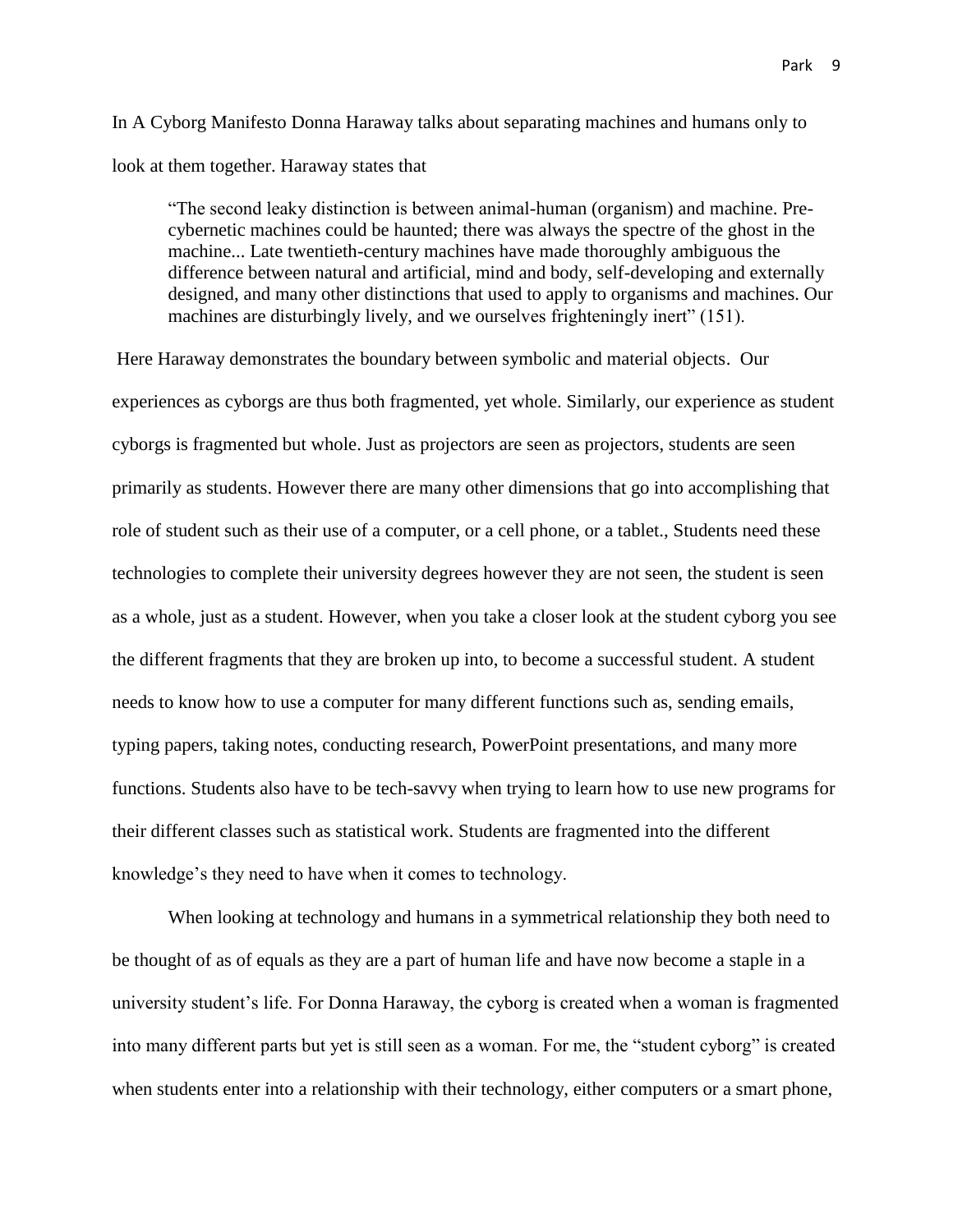but are still seen as a student. Students that are in university or are about to enter university no longer have a choice. Students must now enter into relationships with nonhumans and become the student with a computer.

# **Literature Review**

According to Scott Waltz, who draws on Latour's theoretical framework, had the idea of living in a collective can be seen in universities. Technology that is used in education affects students and then affects how students interact with the technology. Waltz draws on Latour when looking at the educational setting and states that, "things do not play a role in an educational setting by acting apart from us, either as material objects or as locations for signification; rather, they interact with us as surprising co-creators of educational environments" (158). Waltz's findings are in support of a Latourian framework for understanding these interactions between humans and nonhumans. Waltz found that many of the technologies are blackboxed as Latour suggests, and that because of this blackboxing of technology students do not think of them as something they engage with but rather as a tool. However as Waltz unpacked the blackbox of the educational collective, he found that students are in relationships with the nonhumans they interact with, and Waltz continued to identify all the different nonhumans in the collective that most students forget exist.

Although technology of the nonhumans are a big part of human life, something that Latour does not mention is the fact that people will have different access to the technology or different nonhumans which then in turn makes different kinds of actants. Because we are talking about humans and how they have different access to different knowledge and materials, there are newly emerging inequalities among the new actants. In the "Digital Reproduction of Inequality" by Eszter Hargittai states that "a more refined approach considers different aspects of the divide,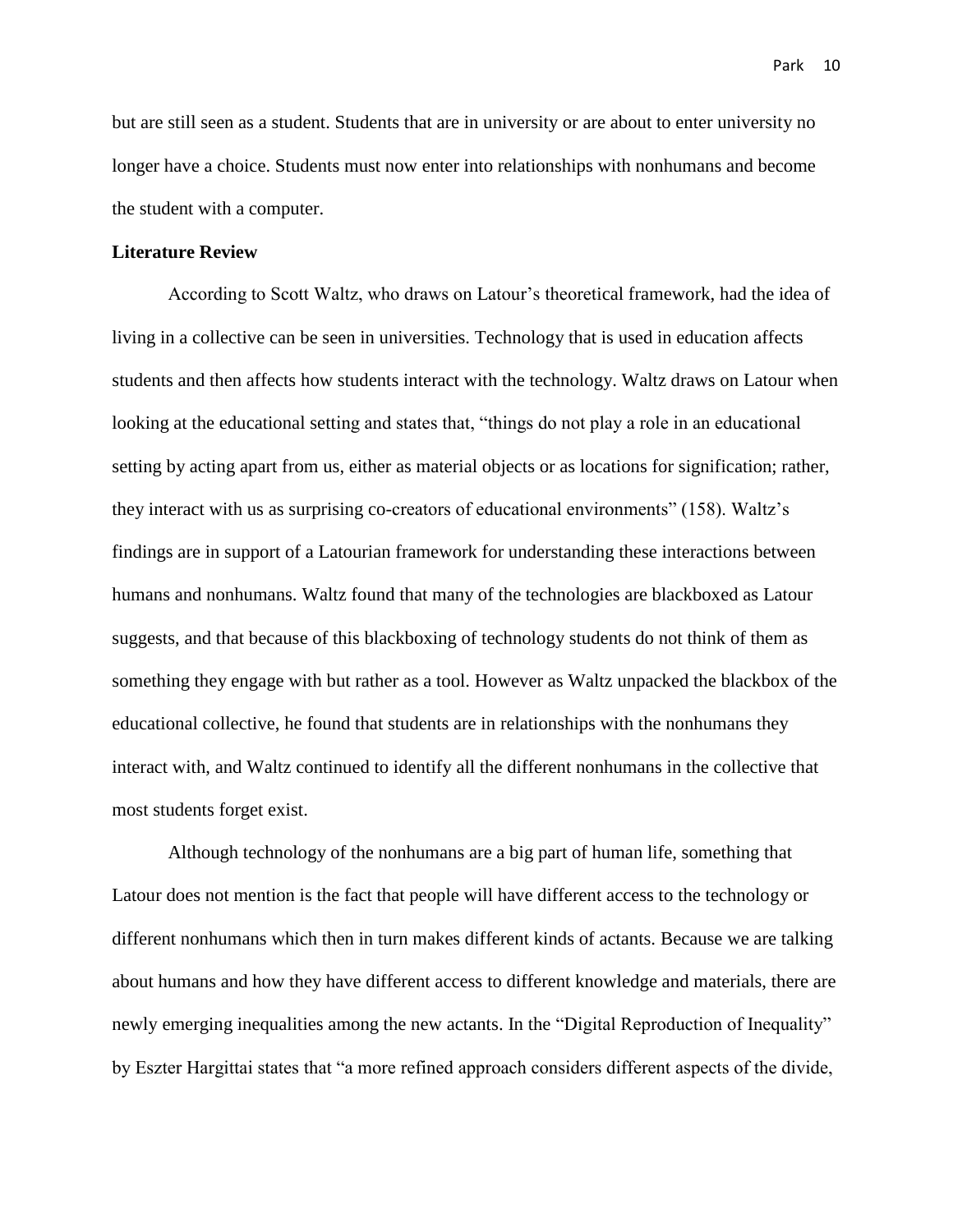focusing on such details as quality equipment, autonomy use, the presence of social support networks, experience and user skills, in addition to difference in types of uses" (936). In this article Hargittai found different inequalities that emerge with new advances in technology. These new advantages in technology are only available to more advantaged groups while less advantaged groups are only able to afford the cheaper versions of technology. This is where the new forms of inequality are forming.

As Susanna Bohmer (1991) states in the article "Teaching Privileged Students about Gender, Race, and Class Oppression"

"a disadvantaged class background, for example reduces access to educational qualifications, which in turn limits one's chances in the labor market … a middle or upper class background entails access to educational qualifications, which in turn are required to obtain advantaged positions in the labor market" (157).

Bohmer discusses the complex intersection of oppression in material and cultural forms. Students at Grenfell are from a variety of backgrounds and have a wide range of how they are paying for their schooling. My informants for example are either paying for themselves, have a student loan, a scholarship, or their parents are paying for them. The different backgrounds of my informants can be visibly seen through the different technologies they own because they are able or unable to obtain certain brands much like myself.

# **Technology used in the classroom**

# **Texting and emails as important technologies in university**

In the article "Using Texting to Support Student Transition to University" written by Dave Harley et al it is suggested that texting may be a way to help the transition into university for the tech-savvy generation. This research was qualitative as the researchers conducted 30 undergraduate university student interviews. The findings of this study are that first year students use their phones for everyday communication and that universities should take advantage of that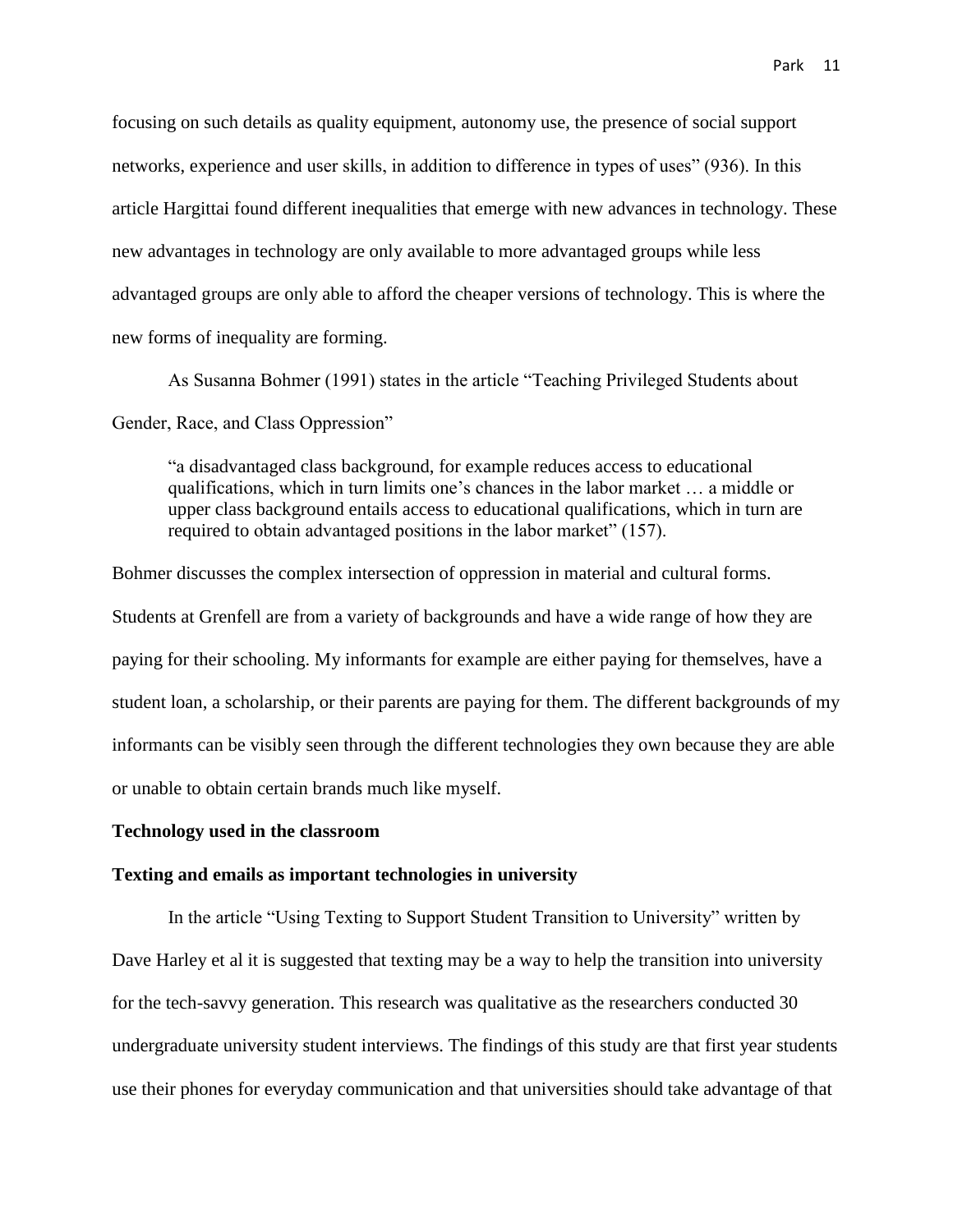and use SMS texting as a way for professors and students to interact on a professional level such as asking questions about class, and it would be easier on students because they use their phones daily. Mobile phones are a staple in students' lives, as for many it is a connection to home however it can also be used in an educational sense. Harley states:

"if universities wish to provide form of social support which will encourage engagement with their institutions, then an awareness of the social importance of texting and an engagement with this medium is essential. It would be a missed opportunity if universities were to continue to neglect texting as a potential means of supporting first year students when these very same students are already conducting a substantial part of their lives via this medium" (8).

In addition to texting, Brill and Galloway (2007) argue that email is a very helpful too for

both students and professors. In Brill and Galloway's (2007) article they state that:

"One simple but important way in which technology has altered the traditional teachinglearning process is through the use of email. This … tool allows instructor-student interaction to continue outside the classroom without traditional time and space constraints. This tool is particularly helpful … for students who are unwilling to pose their questions in such an open environment" (101)

Cell phones can be integrated into communication just by the use of cell phones to be able to check emails or have emails forwarded to the cell phone in the form of a text message. Students are able to stay connected to both their professors and other students with their phones either through email or texting. Being able to stay connected to people is what makes students comfortable but it also gives them another way to get information when they are not comfortable talking to their professors face to face.

#### **Issues while using technology**

When students are having to use technology for their classes, there are different issues that arise such as anxieties, and how students being to feel with all the technology surrounding them.

When it comes to computer anxiety an article written by Matthew Meuter et al titled "The Influence of Technology Anxiety on Consumer use and Experiences with Self-service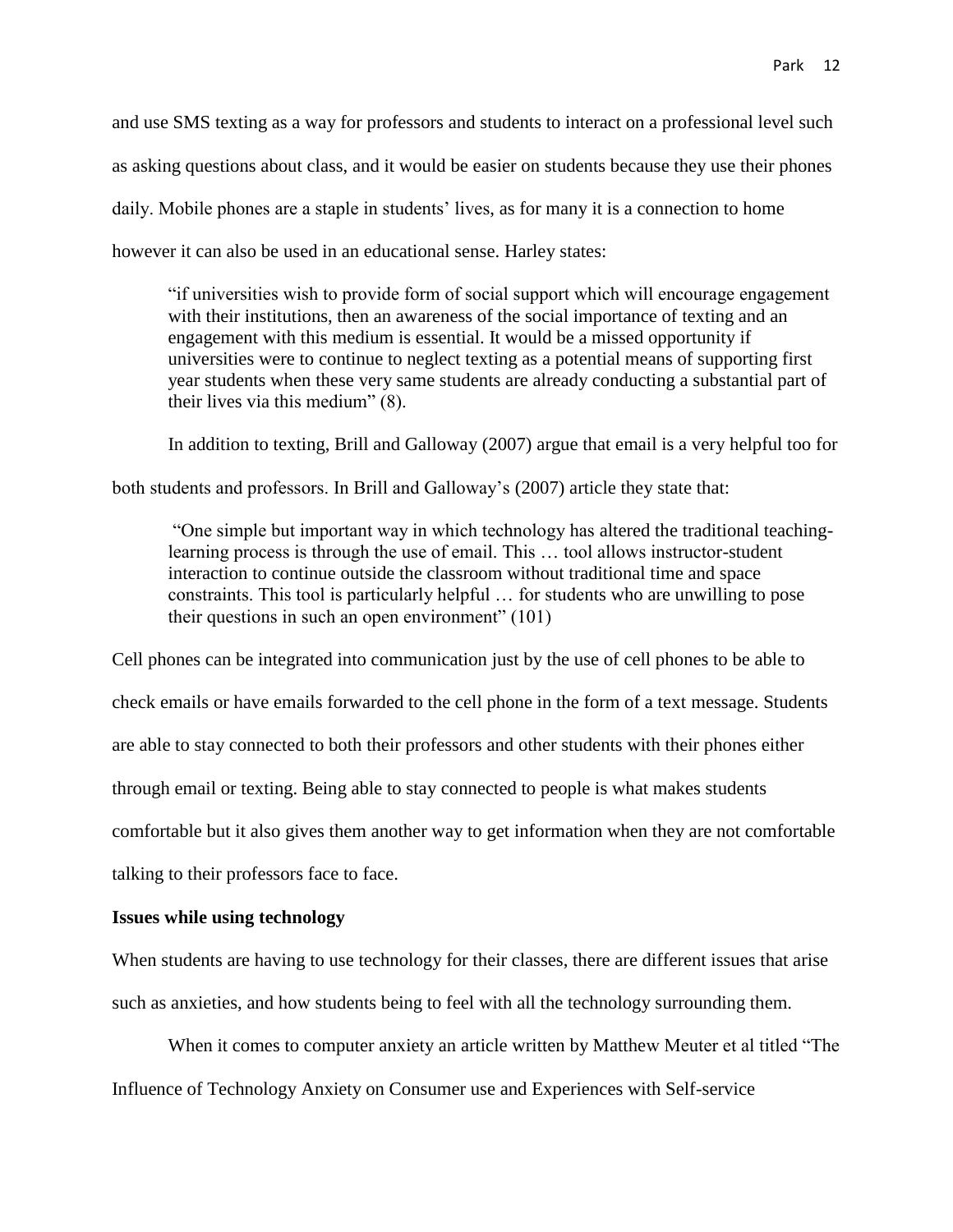Technology," suggests that, there is less physical presence of the new advances in technology that this may be the cause of computer anxiety. Meuter argues that there needs to be a more positive introduction of these types of technologies to consumers and even to students to reduce the anxiety that students feel.

Other research that has been done on technology in university classrooms is the article "Technology Acceptance and Social Networking in Distance Learning" written by Jaw-Shin Lee et al. In this study three different surveys were administered to 31 students to examine their attitudes toward using distance learning and to see how these attitudes changed over time. The findings of this study were that students had many concerns when it came to using distance learning. Some of the concerns with distance learning was that there was not face to face interactions and that the site and the course material would be hard to use. These attitudes, however, were not fixed. Some student's, for instance, adopted a more positive attitude towards technology because the site for distance learning was easy to use and because they no longer had to make a long commute to campus for classes. When some of the students were interacting with technology, their attitudes towards technology had improved because they were using technology more and become comfortable using technology. It is shown that is important for students to develop a positive attitude with the technology that they are using to be able to perform better and have less anxiety. If students have a positive attitude towards technology they will feel more comfortable using it for their classes and therefore will become more tech-savvy the more time they spend using technology. Jaw-Shin Lee et al. also argue that, "advantages in computing and information technology are changing the way people meet and communicate" (2). Many students do not have the same way of meeting someone, most would rather just message someone over a text, or social media site, rather than talking to them in person.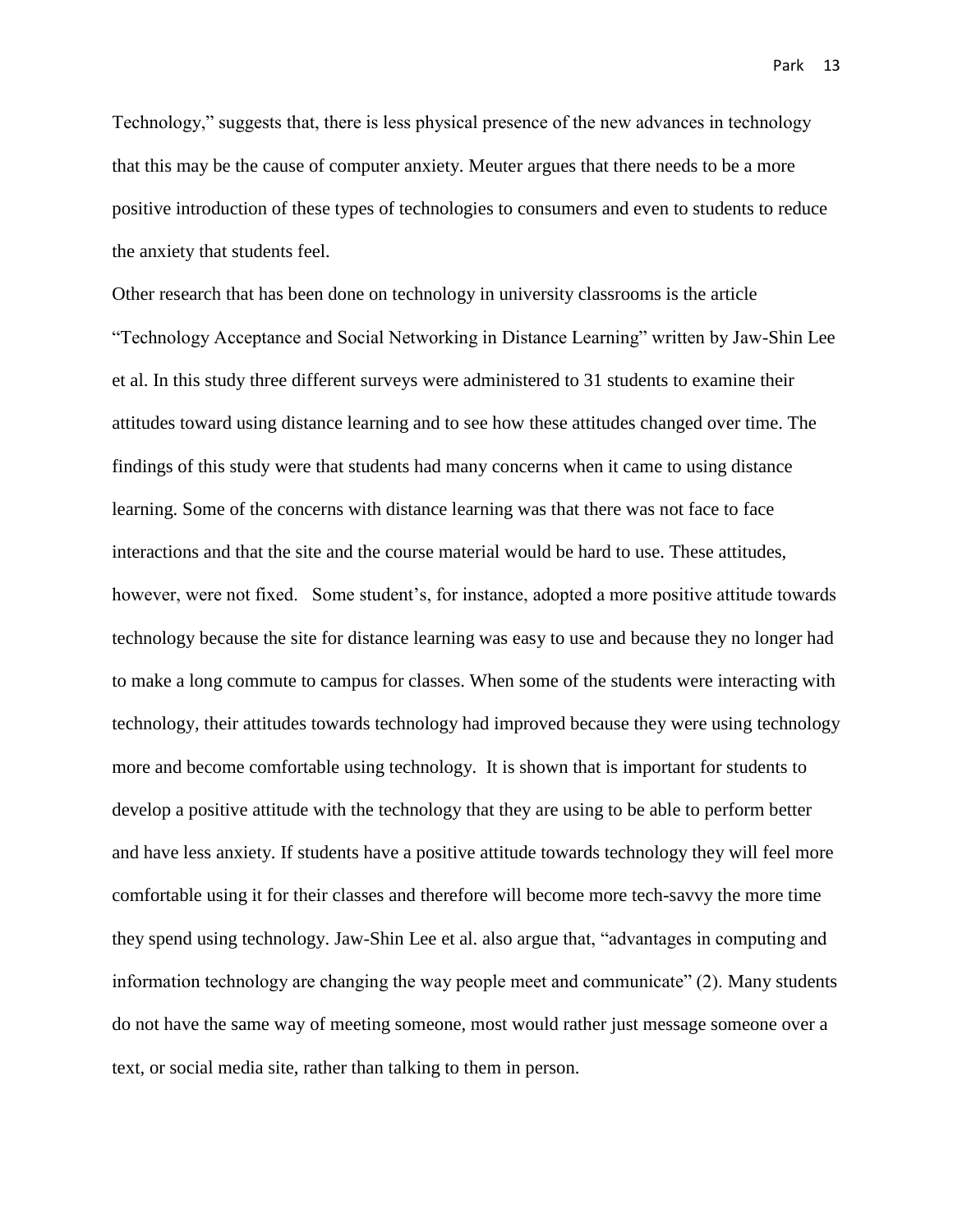In another study examining students attitudes towards distance education, "Teaching Effectiveness in Technology-Mediated Distance Learning" written by Jane Webster and Peter Hackley, found the researchers who gathered both qualitative and quantitative method as the researchers conducted surveys, participant observation and had the students fill out independent reports. They studied 29 distance courses offered by six different universities in North America. This study looked at distance learning, but suggested that future researchers should also look at "attitudes towards a technology, the perceived usefulness of the technology, and attitudes toward distance learning should be included as important learning outcomes" (1284). This article's findings suggest that students do not feel that distance learning is quite the same as there is less contact between students and professors and that then changes their attitudes towards the technology they have to use then to access their class content. However, at the same time, it was the convenience of distance learning was a big factor that attracted students towards distance learning. Because of this convenience, many students felt that distance learning was helpful. In this article it is stated that "Although students may have positive attitudes towards technologymediated distance learning, they may also believe that this form of learning is not as beneficial as a conventional classroom setting" (1285). This article also goes on to state that during distance course

"students seem more detected than they generally do in traditional face-to-face instruction … students from a remote site traveled to be part of the face-to-face class; they felt that the advantages of being at the same location as the instructor outweighed the disadvantaged of the commute" (1297-1298).

Another issue example of a con with technology is that there are other forms of anxieties that students face when it comes to the use of technology. In the article written by M.J. Brosnan titled "The Impact of Computer Anxiety and Self Efficacy upon Performance." In this study, the participants were asked to complete three computer tasks, such as looking and using tables, and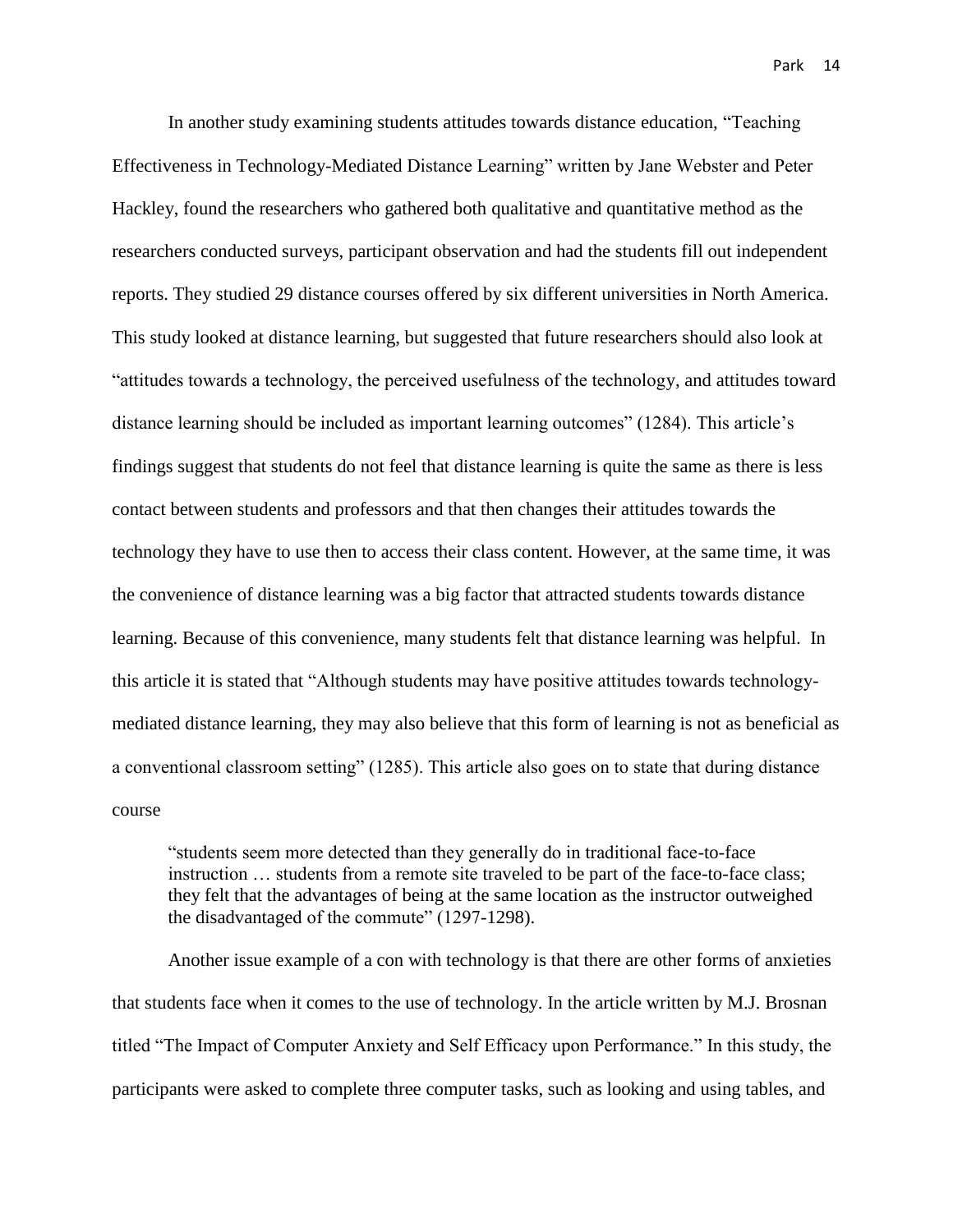matching data from one table to another. While doing these tasks the participants were timed and their answers were recorded, and the number of right or wrong answers are then compared to the report of anxiety from the beginning of the study that they reported and then looked at their performance. This study looks at the relationship between performance with technology and the anxiety that is felt by these students, suggesting that the more anxiety that is felt, the lower a student's performance is while using technology. The findings of this study states that "computer anxiety directly related to performance, self-efficacy related to how the outcomes were achieved" (230). When it comes to student's attitudes towards technology in classrooms, the key as stated in "Effects of Technology Integration Education on the Attitudes of Teachers and Students" written by Rhonda Christensen is that "with familiarity, anxieties and fears tend to decrease, and confidence increases" (411), and that if a teacher has and expresses technology anxiety in the classroom then students are more likely to experience technology anxiety as well, because "it is critical that teachers possess both positive attitudes and adequate computeriteracy skills to successfully incorporate technology into the classroom" (412). This study interviewed both professors and students about their attitudes about the technology used in their classrooms.

In the article "The relation of gender and background experience to self-reported computing anxieties and Cognitions" written by D. McIlroy states that the background that students have with technology can impacts the level of anxiety they will or can face in university. It is stated in this article that "students attitudes towards computers were significantly affected by previous computer experience and not by gender" (23). If students do not have the same access to the same experiences growing up with technology, then anxiety levels will not be the same for all students. These articles state that the earlier a person is introduced to technology the less likely they are to experience technology anxiety in university. This article and study are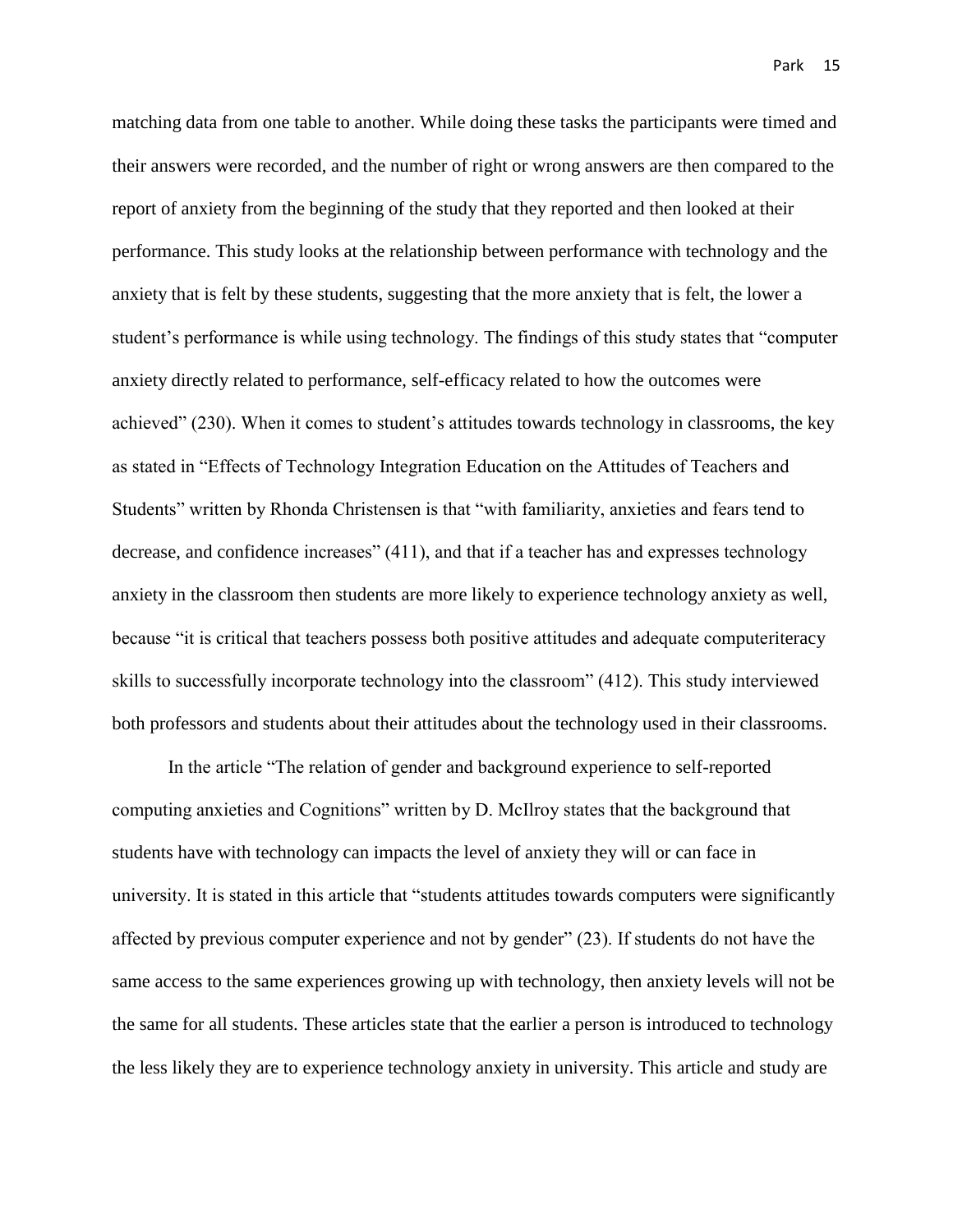also supported by the study conducted by Jiao Qun titled "Library Anxiety: Characteristics of "At-Risk" college Students". In this study of 493 students at two different universities the findings were that "freshman and sophomore students typically are the most library-anxiety" (7). Students enter into university from all different socioeconomic backgrounds and this then leads to students having unequal access to technologies.

# **Unequal access to technology**

One of the studies that I researched is "Net Generation Students: Agency and Choice and the New Technologies" written by C. Jones and G. Healing. Jones and Healing conducted both qualitative and quantitative methods as the researchers conducted both surveys and interviews. Jones and Healing's study took place over two years in five different universities in England, looking at 14 distance courses. Jones and Healing argued that many students were surprised and confused with the different technology in university which lead to difficulties during the term. Another major finding for this study was that the students were only using the technology that they needed in order to complete the course requirements. In the study it was "suggested that student use of technologies was closely related to course requirements" (350).

According to However, as S. Bennett states in the article "Beyond the 'Digital Native' Debate: Towards a more Nuance Understanding of Students' Technology Experiences", when it comes to technology in "education, it is claimed, as a key arena for radical change" (321). This article research was on surveys conducted by another survey and analysed the data. This article looks at many different factors that suggest that the generation that is in and will be entering university is more "tech-savvy" then the previous generation. This article looks at the fact that for many in this generation, they are immersed into technology at a very early age, but this itself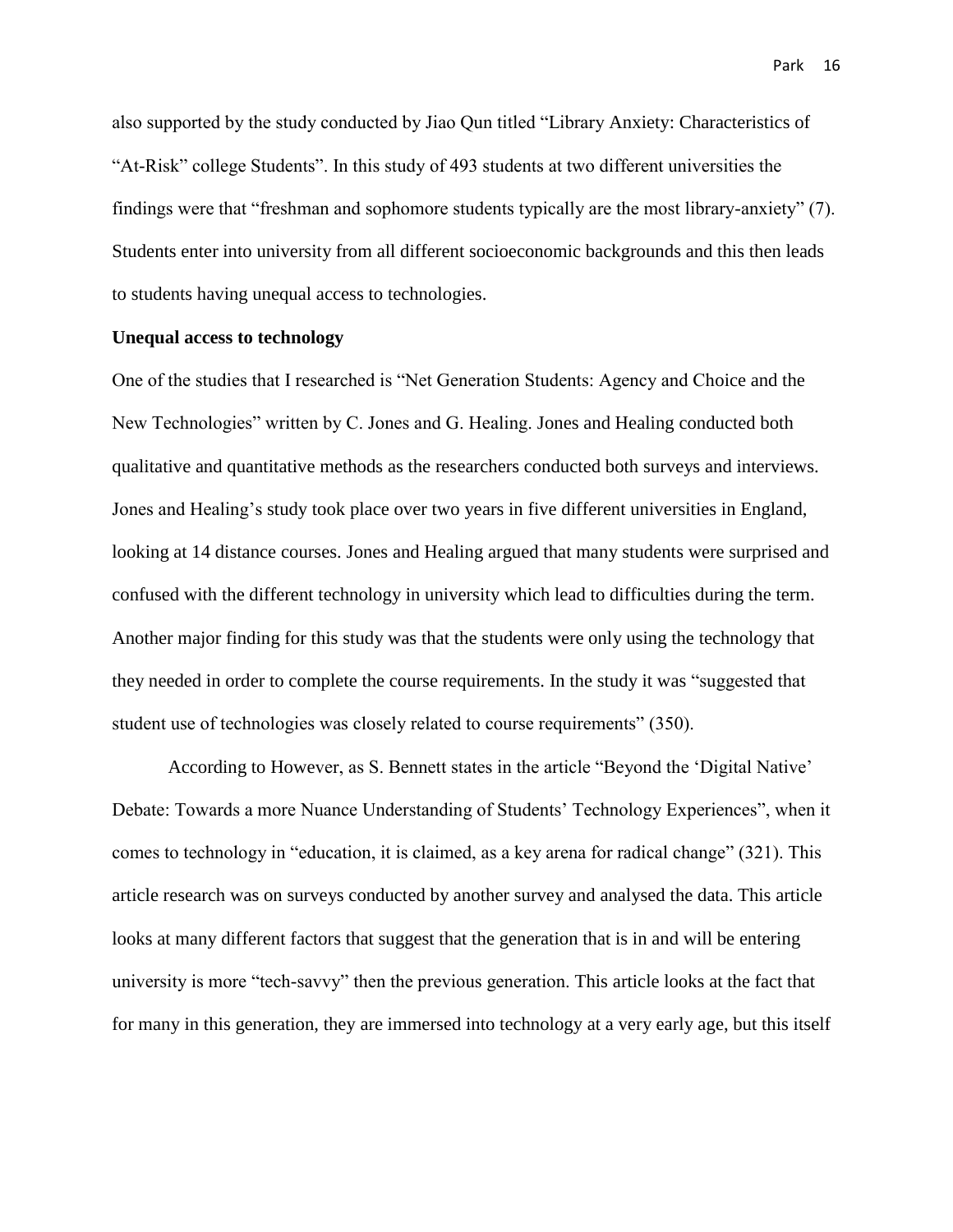has many different factors such as the cost of new technologies that are coming on to the market and if the families of these students can afford the newer technology.

However, this article suggests that although these students are more tech-savvy thisat does not prepare them well enough for academics in university. The cost of new technologies that are coming on to the market for instance, brings up the question of whether the families of these students can even afford the newer technology.

#### **Research Questions**

The way that I am framing technology as an actant makes a difference to how my research questions were framed and the kinds of research findings I obtained. For instance, unlike Webster who looked at technology as a tool, Waltz looks at technology as a nonhuman actant. In Waltz's examination of the educational technology he found that all the relationships between humans and non-humans affected each other. My research questions are as follows:

1) How do students understand their relationship with educational technology (e.g. actants, tools)?

2) What are some of the positive and negative experiences students have been with the technologies? (E.g. actants or tools)

3) What are the inequalities associated with educational technology (e.g. what are the inequalities that emerge for the student cyborgs?)

# **Methods**

#### **Research Design and Ethics**

I conducted interviews with seven students at Grenfell Campus. My interviews were semistructured, and all identifying information has been kept completely confidential. I have assigned my interviewees pseudonyms and changed all other information. By drawing on interviews that I have conducted with students, I was seeking to give students a platform in which they could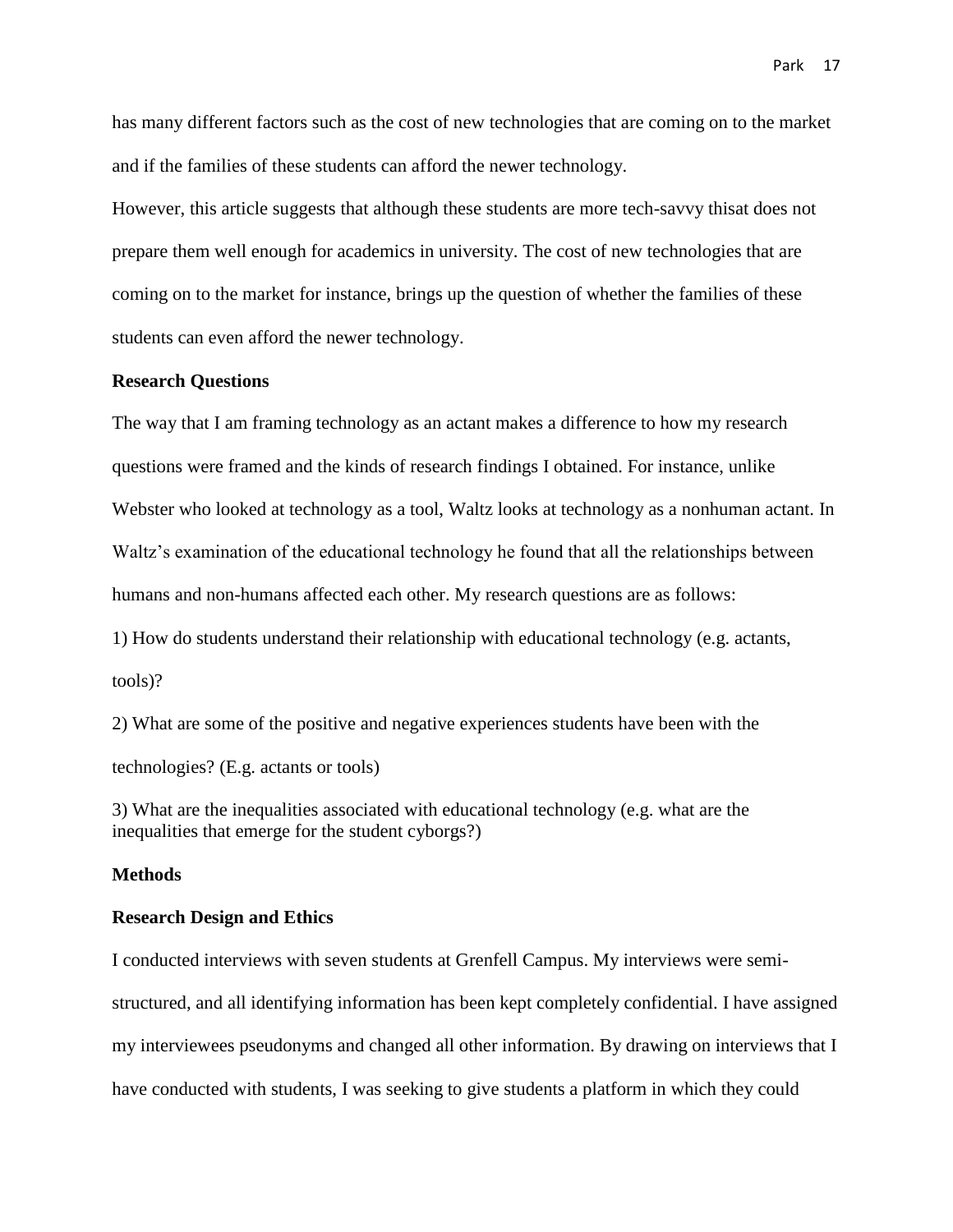express their experiences and attitudes towards the changed educational landscape and how the changes have affected their educational experience while studying at Grenfell.

There is a very important power dynamic that I have had to keep in mind while conducting my interviews. I would not want a professor changing a student's marks or changing the way they treat the student not only for that semester but also for the rest of the semesters they will be spending at Grenfell. My interviewees told me about their experiences with different professors and how they felt about the technology they use to lecture in their classrooms. If a student does not like a professors methods, and then that professor reads my paper and knows what a student has said about them, the professor could potentially then alter their final mark of a course or treat them unfairly in the classroom setting. However not also could a student be placed in a compromising spot but the professors that get brought up in the interviews could also be placed in a compromising spot as a student will be talking about their technologies and the way that they teach in the classroom. Because of this power dynamic I will be keeping all of my interviewee's identities known only to myself. Confidentiality is very important for the student as I wanted my interviewees to feel comfortable in talking to me and being able to tell me about their experiences without having to worry about who will be reading my research paper or any potential back lash from anyone.

#### **Participants**

I recruited gathered participants through a Facebook post using a purposive sampling method. Students needed to have some experience with educational technology such as D2L, online courses, online notes, computers, and projectors through Grenfell Campus. I specifically selected student cyborgs for my research. These students all have different areas of study such as social/cultural studies, psychology, math, environmental science, and French. All my informants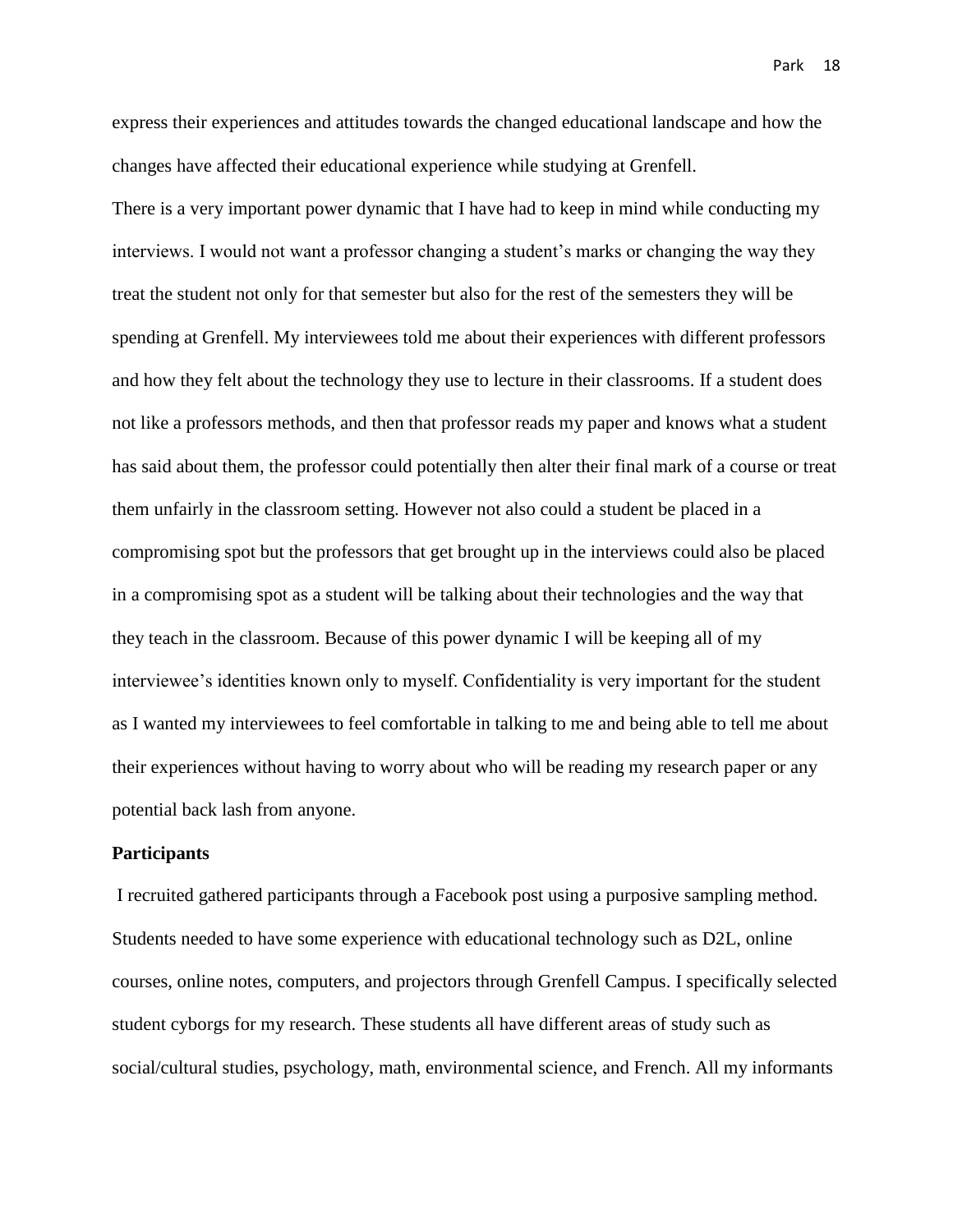were undergraduate university students from Grenfell campus who have had similar experience with learning assistance technology but they had different access to technology. My informants were from all different socioeconomic backgrounds and therefore they all grew up with different technologies in their house hold therefore they all had different access when they came to university in the different technologies that they could own because of what they could afford.

I focused on the background with technology (such as growing up, into school, and high school) and then on their attitudes and experience with technology as well as their attitudes. I was specifically interested, however, in student's negative experience with technology.

# **Measurement**

The following is an overview of the topics covered in the interview along with some sample questions:

1) Demographics

E.g. What are the occupations of our parents? What Program of study are you currently accomplishing your degree in?

2) Experience with educational technology at and prior to university (e.g. home and high

# school.)

E.g. What learning assistance technology did you have access to before coming to university? What was your perspective on educational technology before university? What learning assistance technology have you used since coming to university? Has your use of this technology changed since entering university? Have you learned how to use technology differently since you became a university student?

3) Perspectives on educational technology

E.g. What is your perspective on educational technology since coming to university? How has your perspective on this technology changed? What technology do your professor's use in the classroom? What technology do you use in the classroom? How do you feel the technology impacts your relationships (e.g. with professors, other students and overall experience)?

# **Findings**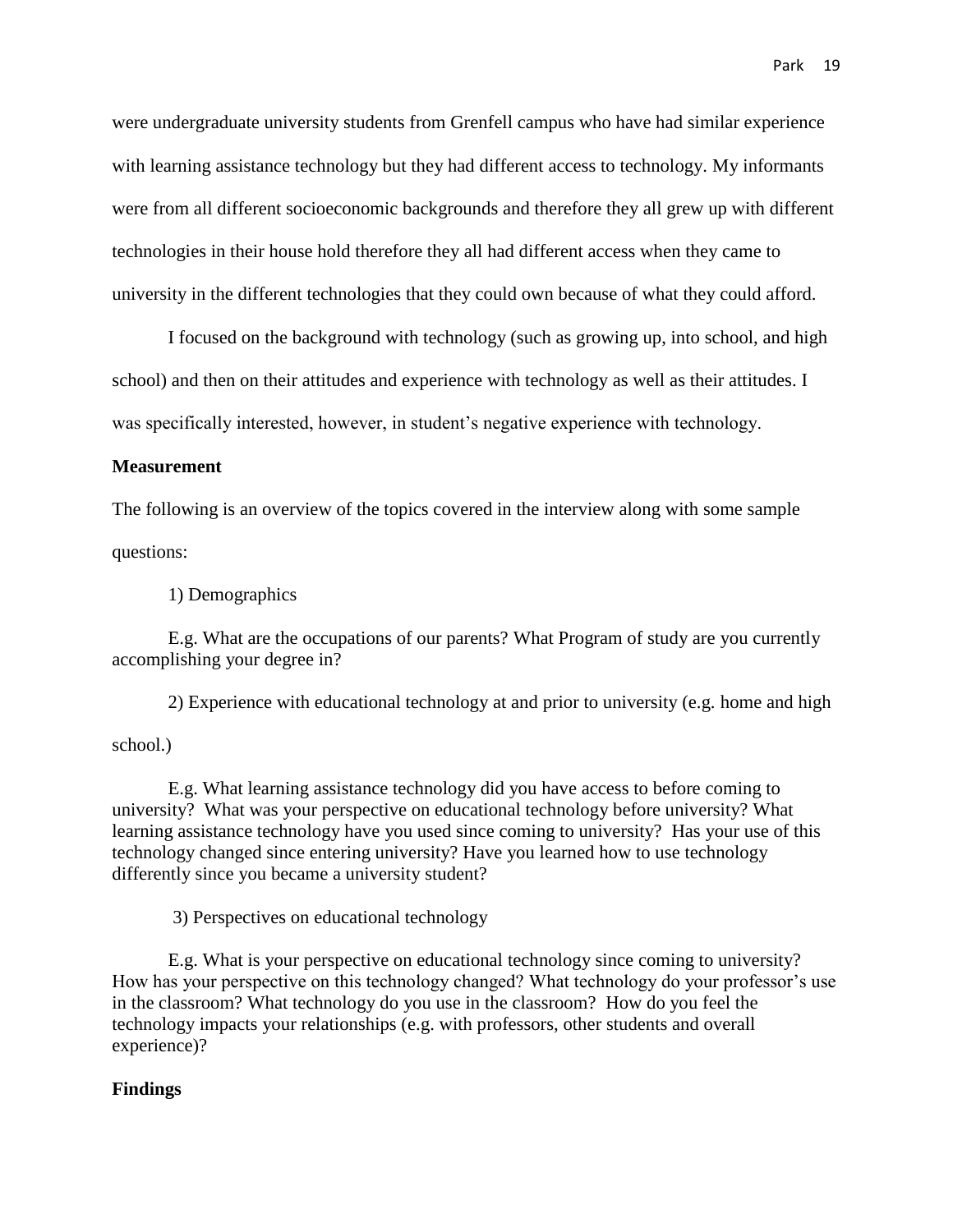In my research, there have been an emergence of four major themes emerged. These themes are the advantages of using certain technology, the disadvantages of using technology, the newly emerging forms of inequality and technology as "actant" not a "tool".

# **Advantages of having technology in university**

All my participants in my research said that they all felt that there are two benefits associated with is two advantages in educational to technology. The first benefit my participants mentioned was the use of emails. Emails act as a mediator between students and professors. Students and professors can contact each other without having to wait for a good time to go to their office or set up meetings. Emails are a great way for first year students in particular to work up the nerve to go talk to their professors face to face while some professors would rather everything emailed to them for ease of access and convenience.

Fembot: " I email some of them (professors) before I approach them in class like I use to email one before I worked up the nerve to go talk to him in person because he is kind of intimating at first it kind of it's like an intermediary that lets you go from a to b".

For first year students their professors can be very intimidating and therefore the students may feel better emailing a professor before they work up the nerve to come see confront them outside of class.

Another benefit of educational technology according to my participants second advantage that came from my informants was the convenience of having a laptop or a tablet. Half of my participants took their laptop or tablet to class to take notes. For half of my informants, having their computers in class was faster and easier when it came to taking notes. Also, with a laptop or a tablet they were able to connect to Wi-Fi anywhere and therefore they can write papers or stay in contact with other people from anywhere where ever they are on campus.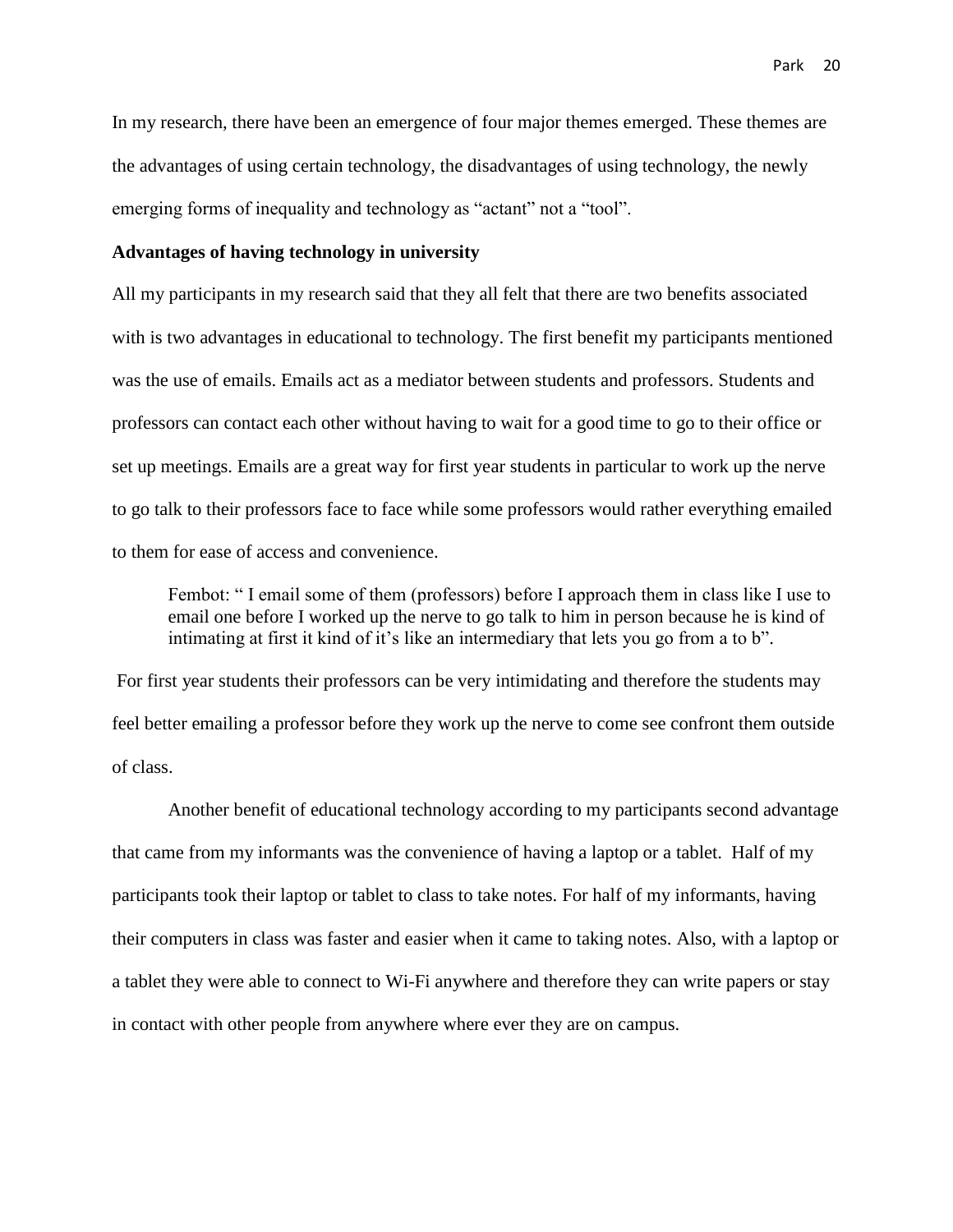Robotrix: "my computer comes to school with me every day so I can contact people and research and do homework and papers where ever I am … so in order to stay on top of my things I need to have my computer on me at all times".

However, many students also use their cell phones in class for convenience. F, for

example, one of my informants, Cable, while talking about using her phone in class, told me that:

Cable: "It can be a really good help with stuff that you don't know and stuff like that if a Prof mentions something in class that I don't know I can look it up or even just make a note of it in my phone to look up later".

Most of my participants agreed that having the ability being able to look up things up just at their fingertips is a convenience that they enjoyed. Many students like, that they are able to look something up without having to interrupt the whole class to ask one question.

When I asked my informants about their attitudes concerning technology and their professors attitudes towards technology that was used in class, they were both positive. This result is the same that was found in the article "Perils and Promises: University Instructors' Integration of Technology in Classroom-based Practices" as the findings in this study were that if the professors have a positive attitude towards the technology they are using the students will also have more positive experiences and attitudes with those technologies.

# **Disadvantages for using technology in university**

However, where there are benefits are also potential consequences. For some students one of the major problems with the new educational technology is that it is distracting. One of my informants Cable was talking to me about cell phones being used in class and stated that

Cable: "it can be a bad thing especially around March when everyone is starting to get distracted I feel like there is more texting then anything".

The last of the term for students is very busy and their cell phones can easily become a distraction from school work. At the end of the term many students are thinking about all the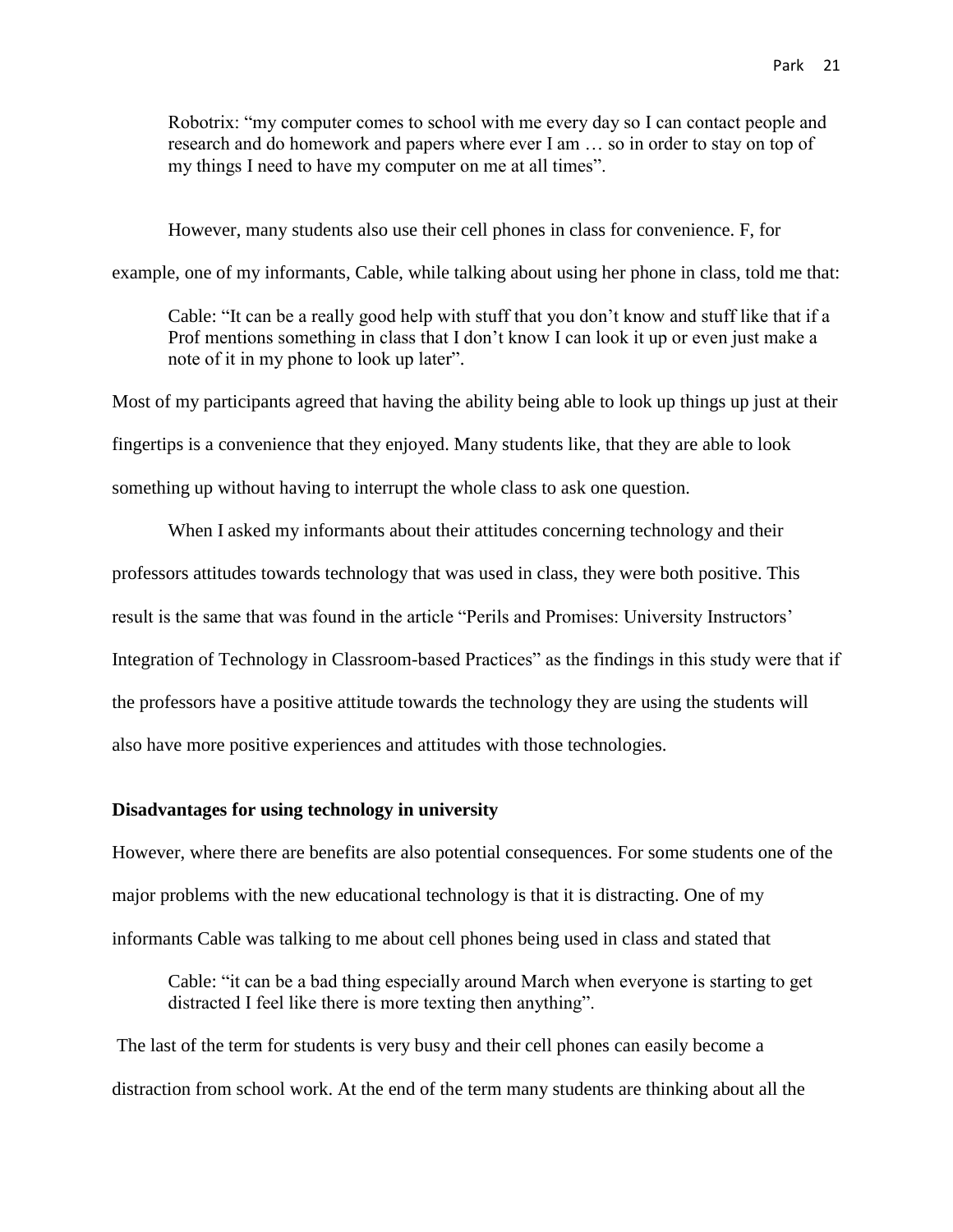work left to do, but also that it is almost over, and many students are thinking about going home for the whole summer.

The second disadvantage that came up during my interviews was that when students are using D2L (distance learning) there is a barrier between students and professors. While talking about D2L Robocop stated

Robocop: "I originally took two courses over the internet through D2L and I fucking hated it so I dropped one of them ... online it was horrible ... I dropped it as soon as I saw it" (Robocop) And then when asked what the reasons were why they did not like D2l my informant responded "It's cold its stiff there is no communication its glitchy as shit, a lot of profs can't use it the prof I had he had no idea how to use it … there is no quality with D2L you don't get interplay".

Such barriers are a disadvantage to students as they contribute to their have negative experiences with D2L and are less likely to use it again unless they need to. They also are less likely to recommend it to other students. While D2L may work for them, all my informants said that they would rather take a class with a professor. The primary reason given by my participants was because online courses do not have face to face communication. With D2L, students have to rely on technology working for every aspect of their course and for communication with the professor. When having to rely just on technology, communication can be hard, as things can get misunderstood with just the text, and also it is hard to build relationships over emails throughout the duration of the term.

Another issue with technology that came ip in my interviews was that there are anxieties with technology use. Different aspects of technology affect students differently. Astro Girl told me that

Astro Girl: "There are just some questions that are answered better in person then over email, people are too dependent on technology they ask their profs these questions and expect to get this big reply's back that can't really be given through emails and stuff".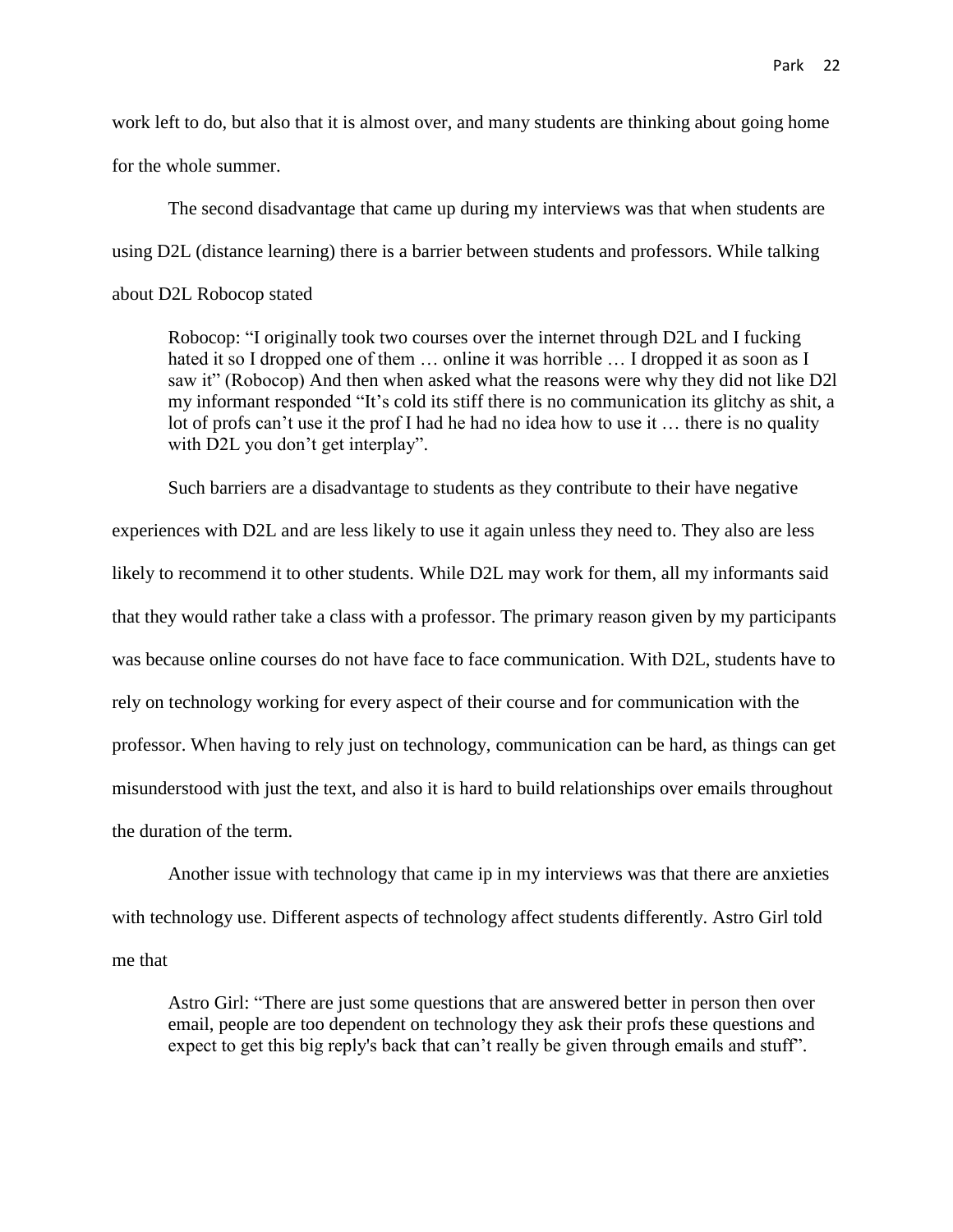Many students rely too heavily on technology and expect their professors to teach through emails if they miss a class. Another informant told me that they believed that technology has changed student's interactions with each other differently, along with professor and student interactions. My informant Fembot told me that they,

Fembot:" kinda find that technology is made our ... interactions with people that we are not close with different … for people we don't really know I don't think we have that same mentality to go up and shake their hands and introduce ourselves and talk to them its more oh ill Facebook them after because it becomes awkward to talk to people that you are not close with and the same kinda thing happens with professors".

Many students will message others on Facebook for notes they missed or to set up times for group projects instead of meeting face to face beforehand. Students and many other people have more confidence using a mediator like Facebook for email for initial communication.

# **Unequal access**

The third major finding that emerged out of my interviews was that there is unequal access to technology. While technology has the potential to equalize educational access by making it available online, technology is also more easily accessible to more advantaged groups. While growing up some of my participants grew up with technology while others only had limited access. Different access then impacts the way students see themselves, such as tech-savvy. For example, one of my informants who was from a well off family told me that

Robocop: "I do not feel disadvantaged because I can afford the technology that I need, I just ask mom because I am lucky enough to be able to get it so to me no but I can see how some people are disadvantaged by that".

That same informant then continued to tell me about a friend that is going to apply for school in the fall and how this unequal access was something that they were really worried about. My informant told me that,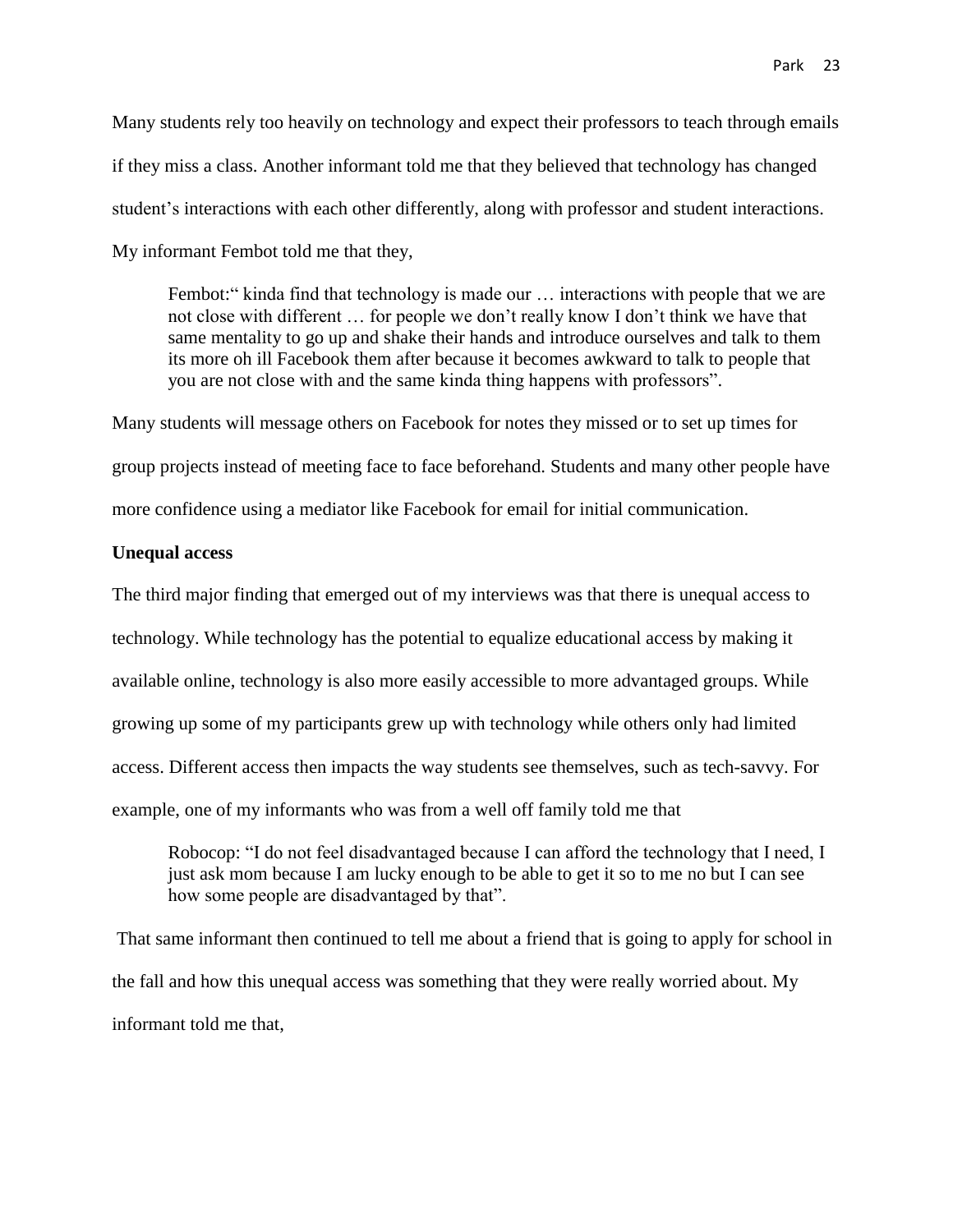Robocop: "I have a friend who is applying to first year University and she really doesn't have a whole lot of money or a big support system she's really worried because she doesn't have a computer and she is really stressed out about that".

The friend of my informant is really worried about not having a personal computer, and even though there are computers available at the school for students to use there are limitations such as time and space when using the school computers.

Another one of my informants was talking to me about how her computer crashed and that she was forced to use the computers at school which was frustrating. However she told me that she had to

Astro Girl: "choose between a computer and only eating Kraft dinner the rest of the term or eating well and not having a computer".

For this informant, she wanted a new computer because it was easier for her to get papers done as the papers could be written at her home rather than just at the school library which allows her to work much later then the library is open for. To have this privilege she would have to pick between "real" food and a computer. Even though this informant was on a student loan, they were not able to afford fruits and vegetables and a computer in the same term, so this informant chose eating well over a computer even though she admitted it was a hard choice for her to make. Because this informant was from a small out port town, and they were from what can be considered a less economically advantaged group they were not able to just call their parents and get a new computer like my informant Robocop was able to do. Students from different economic backgrounds have different access to the types of technology that they can afford, and therefore the knowledge that they have about different technologies is then also different among students. Not all students have the same kind of access to technology. As such, "student cyborgs" are themselves visibly "classed".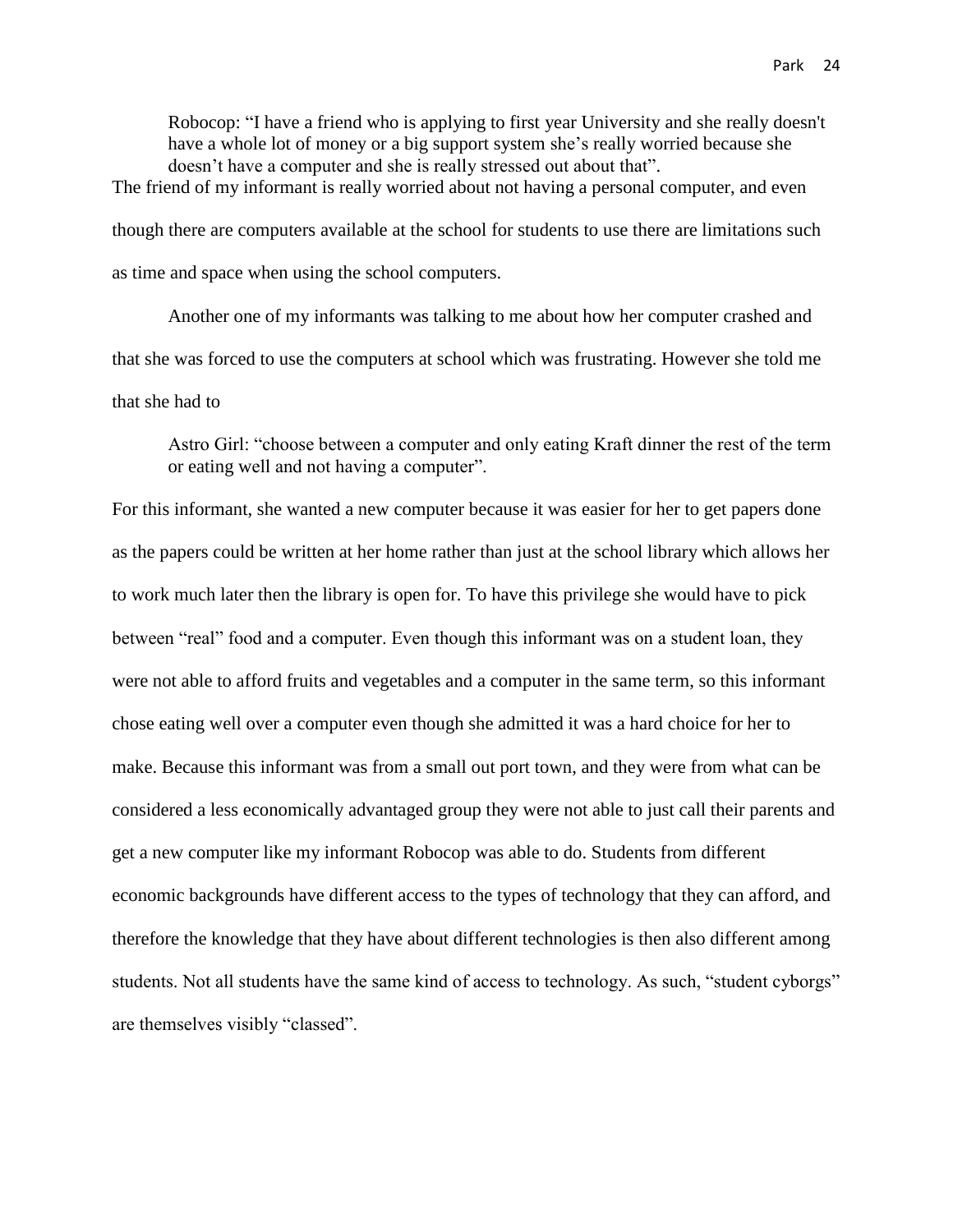For example, a student with more economic capital can afford the newer, brand-named, top of the line, "cooler" technology. Think about the cyborg that is created through the use of a HP computer and then think of the cyborg that is created through the use of a Mac computer. These two different cyborgs have a different knowledge about the technology they are using because these two different programs are very different from one another.

## **Technology as "actant" or "tool"**

All my informants besides one thought of the technology they were using as a tool. However, when I asked them to explain how they use their technology and how they interacted with them daily, it was clear that their descriptions of this "tool" was that in fact it was an actant in their daily lives.

Cable: I never leave home without my cellphone or laptop. It's a connection thing I guess… I have to be connected to people at all times

One of my informants then when on to state that they believed we were student cyborgs and stated that

Robocop: "we are student cyborgs, we should be using technology… as I said when it dominates the system you can't really control it anymore. It just takes off and goes and goes and goes that's what it's kinda like"

Both of these informants described technology as an actant however one could only think about it as a tool that was used in their daily lives, which it had to real effect on them. As one of my informants told me, they would go back to their home just to get their computer or their phone if they forgot it because they could not get through the day without it. For some students they do not even leave home without their nonhuman counterpart

# **Discussion**

In my findings the four different themes that emerged are largely congruent with the literature and theoretical framework I have read. Nonhumans such as smart phones and computers allow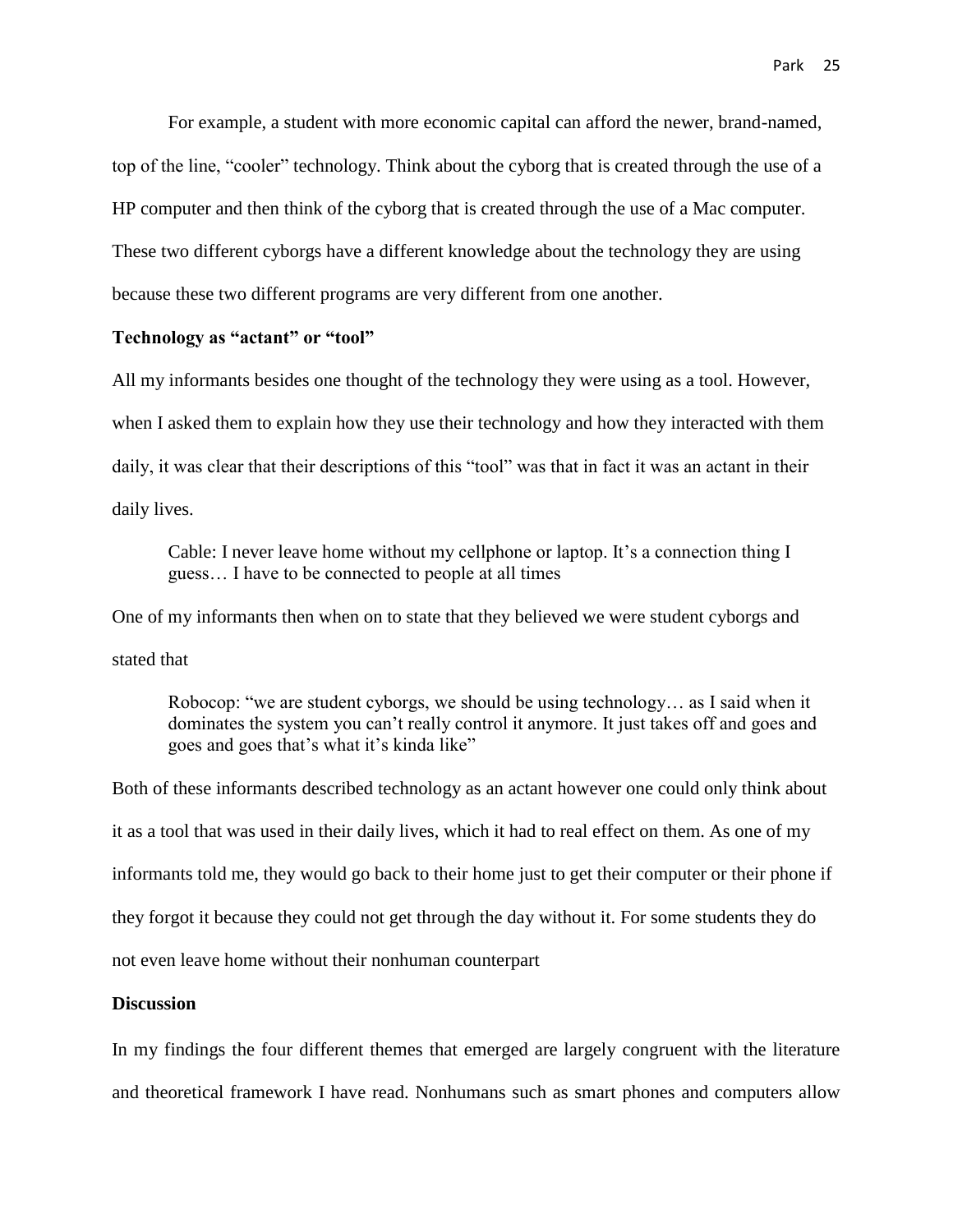students to stay connected with either their families back home or with other students or professors on or off campus. However, as one of my informants stated, such non humans can also be a very large distraction for students as the pressure throughout the term increases. All my informants told me that they never leave their room or their house without their technology which include either their computers or smart phones. This indicates a symmetrical relationship in which computers and smartphones are not just tools but actants who act on us. This is why Latour's theory of the collective is so relevant to any analysis of educational technology; students don't just use technology they live in a collective of which they are a part.

However, Latour did not explore that different people have different access to nonhumans which leads to student cyborgs being visibly classed. Latour does argues that meaning is articulated differently depending on the actant with which we are interacting. For example, the type of smart phone or computer that a student owns is different and is based on what they can afford. Because certain brand name computers and smart phones are more expensive than others, they are only more available to more advantaged groups. The type of computer or smart phone that a student is interacting with changes the type of intentions they have which then changes the type of "student cyborg" that they can become. Consequently, the class difference can be seen very easily as the brands can be easily differentiated from one another. This is an issue of unequal access to technology in society, in which more advantaged groups have more access to different things that have more symbolic value. And although technology may be said to equalize educational access in some ways, I have found that the inequality is reproduced in the educational collective. ..

My informants from smaller towns and more rural areas told me that they learned how to use a computer at home by themselves because they did not really use them in school until they were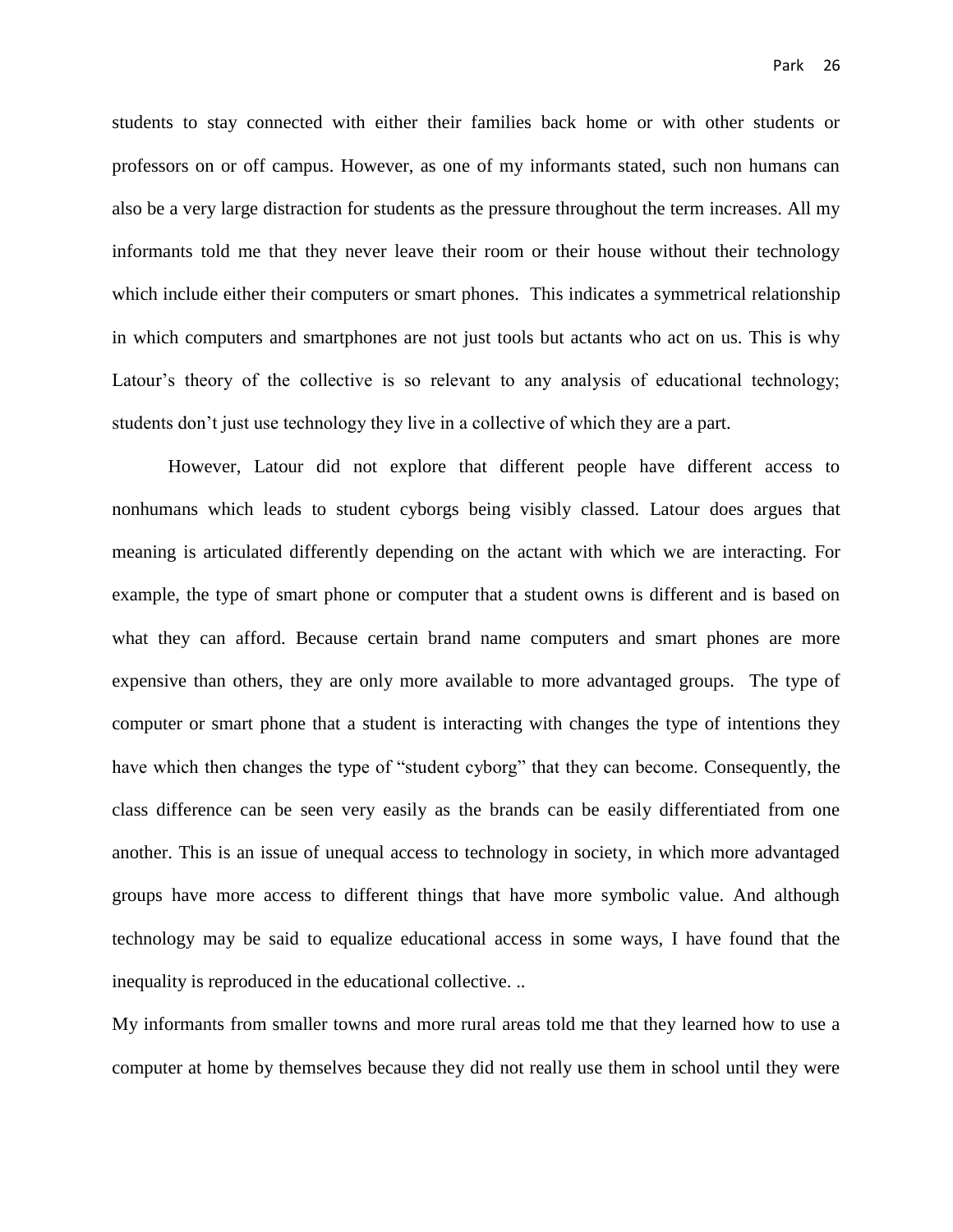in high school, whereas the people that grew up in larger towns or in well off families, they had an earlier experience with technology and a wider variety growing up and therefore consider themselves to be tech-savvy. As mentioned before, one of my informants had to choose between eating real food or cheap processed food when it came to thinking about a new computer after theirs had crashed because they were on student loans which is a fixed amount of money. Unlike my other informant who mentioned that they could just call their mom and she would come to town and buy them a new computer within a couple of days. Haragittai states that

"By the beginning of the twenty-first century, information and communication technologies (ICT) had become a staple in many people's everyday lives … With economies increasingly dependent on knowledge-intensive activities, the unequal distribution of knowledge and information access across the population may be linked increasingly to stratification" (936).

Technology is a staple in human lives, as Haragittai states. However, there is an unequal distribution of what technology different groups of people can afford.. Students are not all the same, the kinds of technologies that they interact with will be different according to what they can afford and have access to. There are then potentially different types of student cyborgs which are potentially classed.

As Bennett argues, the access to technology varies according to socioeconomic backgrounds which affects the knowledge and access to information for students. Access to different technology affects students in terms of becoming aware of the programs and information that they need to have based on how much access they had before coming to university. Not all students enter into university with the same knowledge of technology or the same access.

One of the studies I have read, "Using Texting to Support Students' Transition to University" mentioned that if first year university students were able to use their phones to talk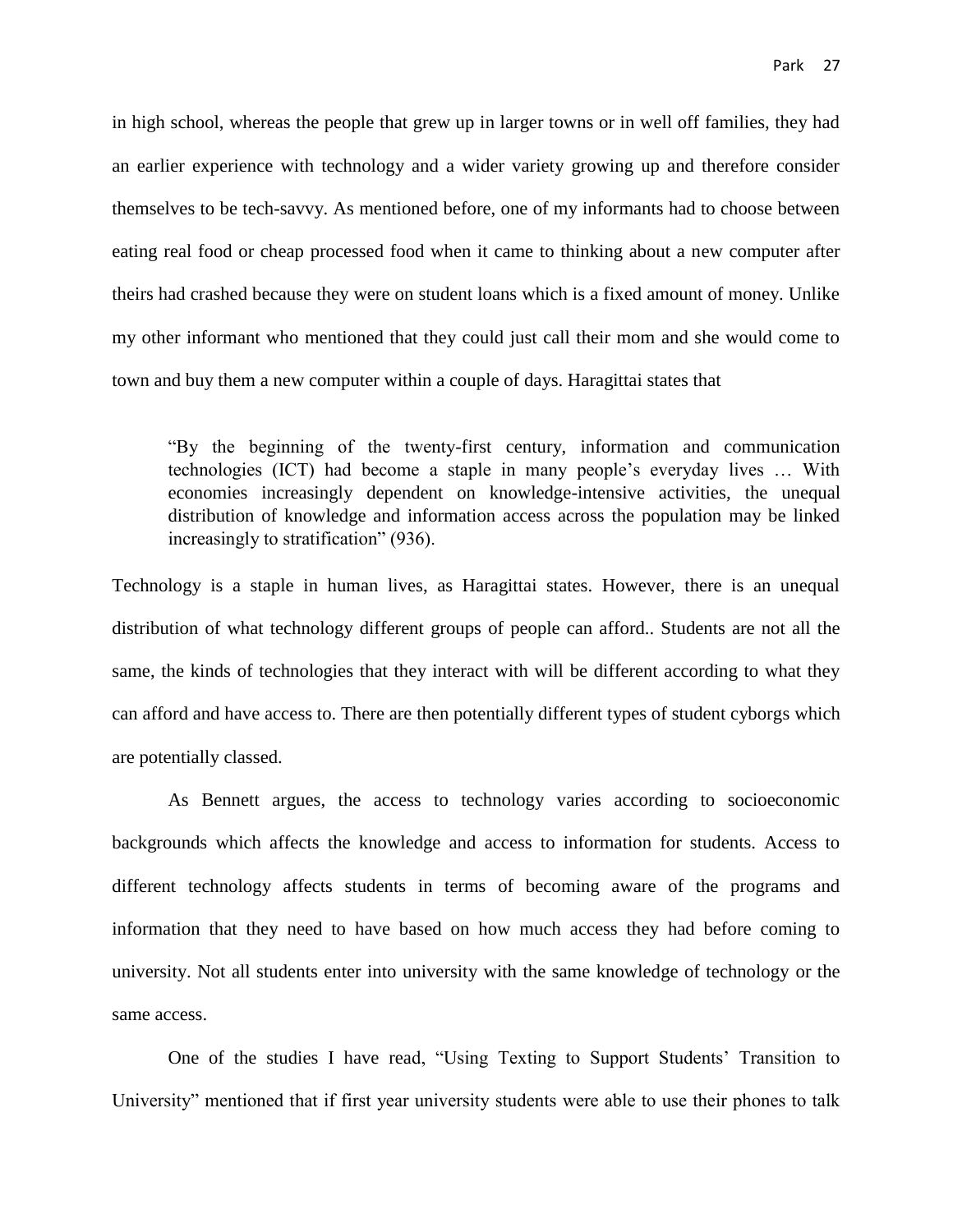to their professors rather than just by email there would be less anxiety for them. This is because students that are entering university have become so reliant on texting each other as their primary form of communication, that going to talk to a professor can be very intimidating. And first year students have to learn how to use the email systems that are set up for them when they enter Grenfell. Learning to use the email system can be difficult at first, however, once students have used it a few times it becomes easy to use and they can even link their Grenfell email accounts to their phones so it is more like a text message for them. And as some of my informants stated, they use their phones in class to look things up that their professors are mentioning in class that they do not understand. Students are looking things up either because they do not know or understand what is being talked about, or because they want more information so they are able to make more intelligent questions to help them understand the topic. Students have their phones with them to keep in contact with people or to look things up in class is a convenience as all my informants mentioned.

Technologies biggest draw for students is the convenience, either for home access of the library or class material, to writing papers neater and faster, or to being able to find the answers to their questions at their fingertips. Emails are very similar to texting for students and there are ways to have emails forwarded to their cell phones and appear as text messages. Therefore once students can navigate their Grenfell email accounts to them it is just as convenience as texting. Distance learning or D2L came up in every interview I conducted and there were two different reactions. One reaction was that some of my informants loved D2L because it allowed them to do their work at their own pace and from their own home. However, the other reaction was the opposite and that they hated it. As stated above, my informant described D2L as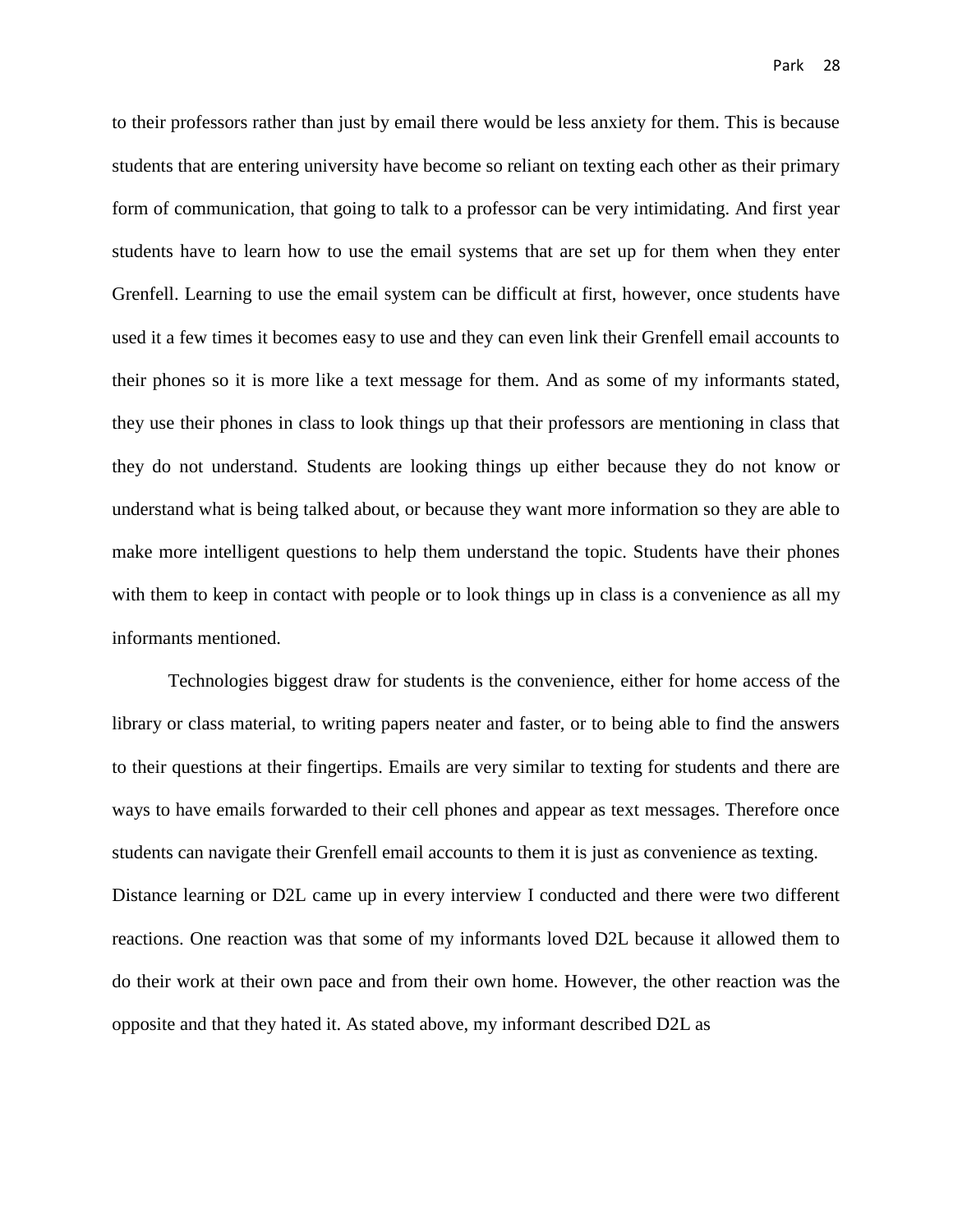Robocop: "its cold its stiff there is no communication its glitchy as shit, a lot of profs cant use it the prof I had he had no idea how to use it … there is no quality with D2L you don't get interplay".

For Robocop, they did not like that there was no human contact and that it was so cold and there was no feedback or interplay with other students. This observation of Robocop has a similar outcome of the study in the article "The Influence of Technology Anxiety on Consumer Use and Experiences with Self-service Technologies", as that study found in 2003 that more anxieties were expressed when the face to face communication was taken away. Although, technology and university institutions are moving forward with technology changes, and the educational landscape has changed, all of my informants still preferred going to classes with their professors over distance courses without having that face to face communication and as one informant told me, when taking distance course it is out of site and out of mind and they often forget about it because there is no real daily commitment with D2L like there is when having to attend a class on campus.

In studies that I have read, there is a large amount who observed different anxieties that students face when using technology (such as anxieties of interacting with technology when there is no face to face communication such as when using D2L). All of the participants in my research expressed some type of an anxiety when it came to technology. For example, two of my informants use Mac Book computers and said that if their computer ever broke they would not know how to go back to using a windows computer and therefore they make sure to take extra care of their computer. Another example of anxiety can be seen when my informants told me about having to learn how to use different programs for different courses that they have never used before, these students told me that the programs are not the easiest to learn and that they needed a lot of practice with them before they felt comfortable using them. However, new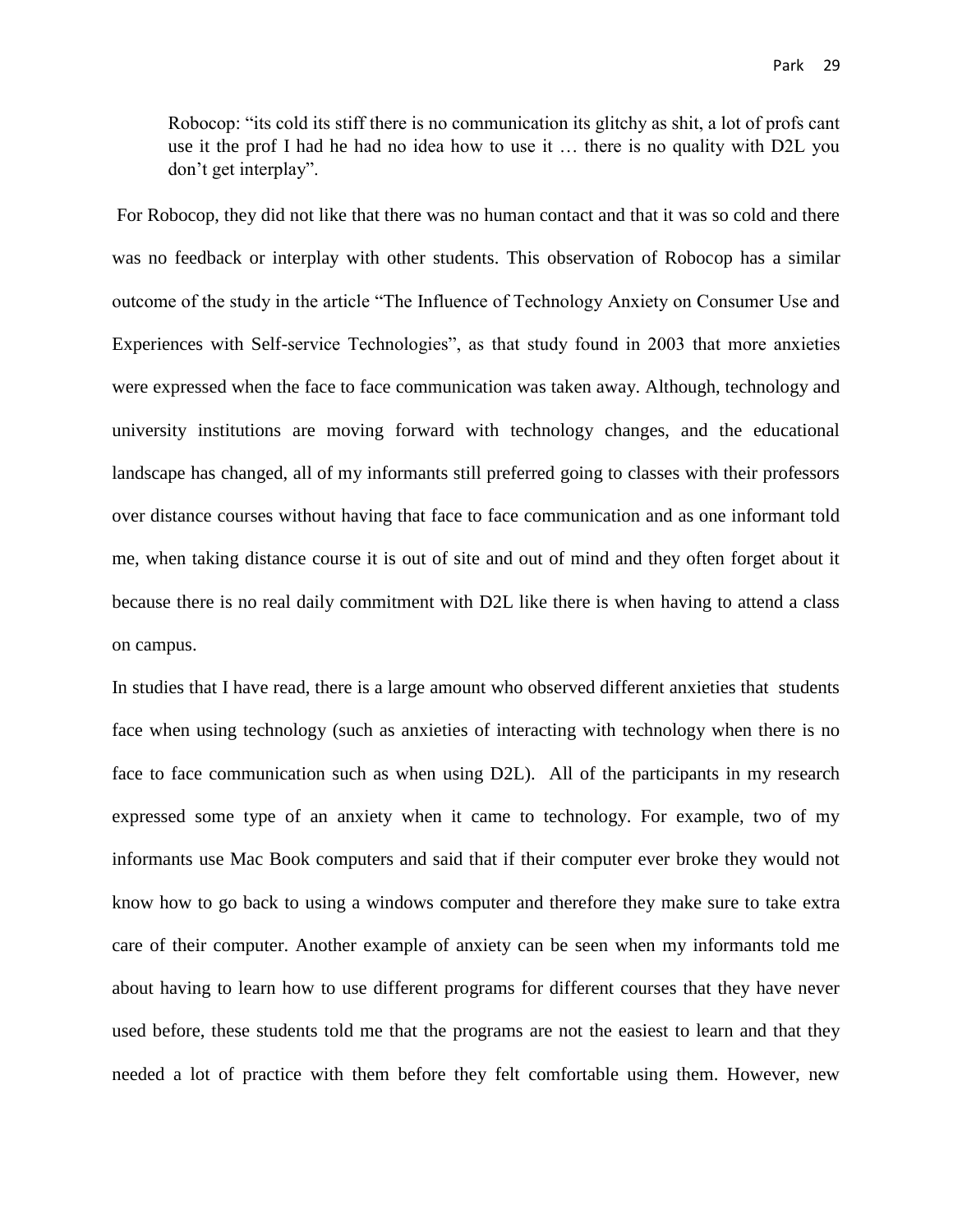anxieties that came up in my interviews were not in any of the literature that I had looked at. Such as some of my informants told me that she felt that technology has changed face to face communication more awkward as they would rather message other people online than have to talk to them face to face.

# **Conclusion**

For the students that I interviewed, each had a different attitude towards technology and how and when it should be used. After talking to my informants about the use and their relationships with their technology it can be seen that they are in relationships with their nonhuman counterparts and therefor live in a collective. My informants told me that they could not leave home without their technologies therefore they are not just tools they that interact with. Rather the technology that students engage with on a daily bases is an actant that affects their interactions. Not all student cyborgs are the same as they enter into the relationship with nonhumans with different knowledge and with different kinds depending on what is available to them. While looking at an educational collective, which involves technology and the emergence of student cyborgs, we also have to engage with the newly emerging forms of inequality. The student cyborg has emerged out of a student's interactions with nonhumans such as smart phones and computers. Latour theorizes that a new kind of agent emerges from our interactions with these technologies. It can be seen that student cyborgs are created, in the lines of the "collective – defined as an exchange of human and non-human properties". The cyborgs in this case are created through that same exchange of properties. Latour's theory can be seen as relevant and for some students, they see technology as an acant, as my informant Robocop said

Robocop: "we are student cyborgs, we should be using technology… as I said when it dominates the system you can't really control it anymore. It just takes off and goes and goes and goes that's what it's kinda like".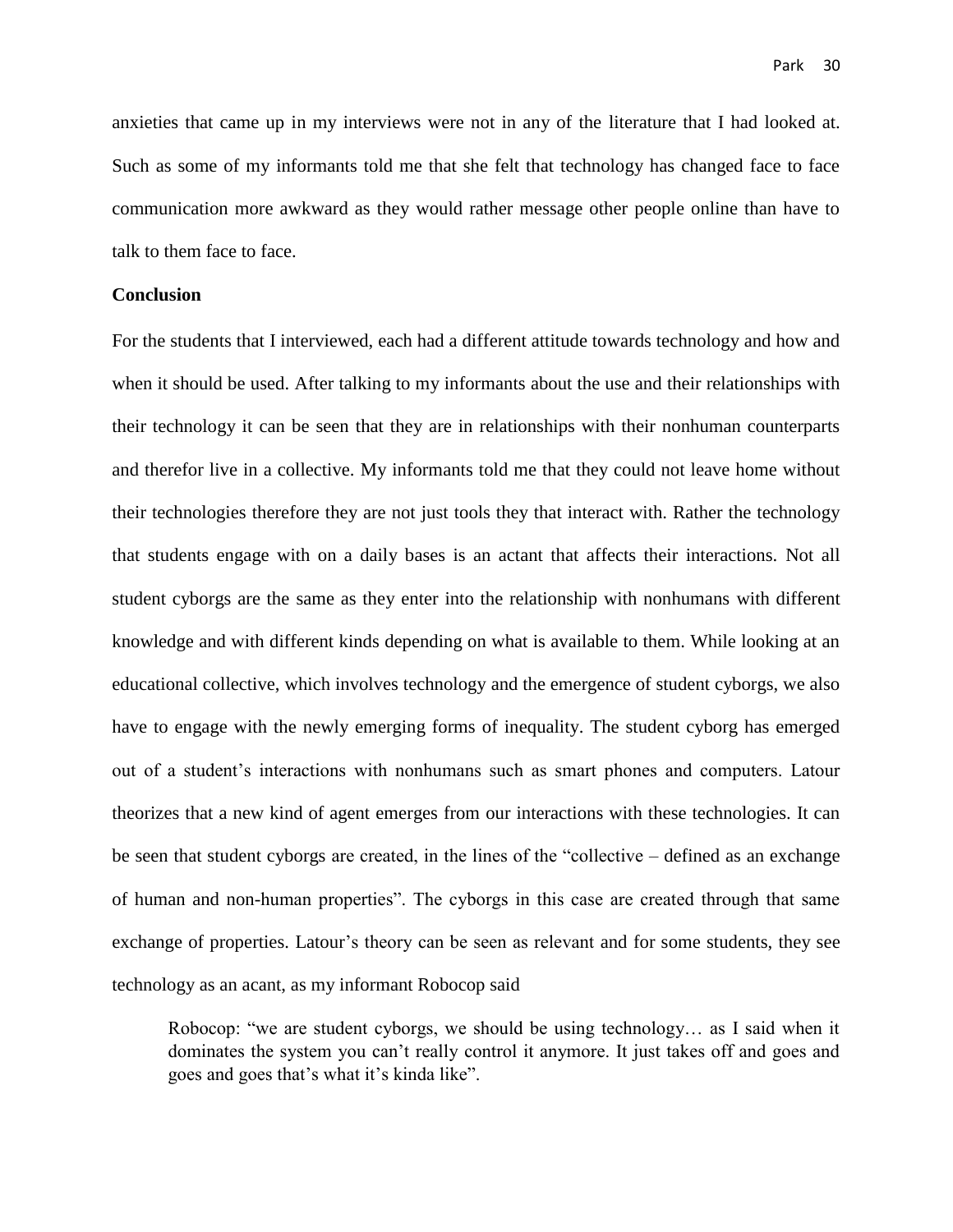The student cyborg has officially arrived!

#### References

- Bennett, S., & Maton, K. "Beyond the 'Digital Natives' Debate: Towards a more Nuanced Understanding of Students' Technology Experience." *Journal of Computer Assisted Learning* 26. (2010): 321-331. Print.
- Brill, Jennifer M., & Galloway, Chad. "Perils and Promises: University Instructors' Integration of Technology in Classroom-based Practices*." British Journal of Educational Technology* 38.1 (2007): 95-105. Print.
- Bohmer, Susanne, and Joyce L. Briggs. "Teaching privileged students about gender, race, and class oppression." *Teaching Sociology* (1991): 154-163.
- "Borg (Star Trek)." *Wikipedia, the free encyclopedia.* 2014. Web. March 24, 2015.
- Brosnan, M.J. "The Impact of Computer Anxiety and Self-efficacy upon Performance." *Journal of Computer Assisted Learning*. 14. (1998): 223-234. Print.
- Campbell, Marie L. "Institutional Ethnography and Experience as Data." *Qualitative Sociology*. 21.1 (1998): 206-219. Print.
- Christensen, Rhonda. "Effects of Technology Integration Education on the Attitudes of Teachers and Students." *Journal of Research on Technology in Education*. 34. 4 (2002):411-433. Print.
- Grahame, Peter R. "Ethnography, Institutions, and the Problematic of the Everyday World." *Human Studies*, 21.4 (1998):181-190. Print.
- Haraway, Donna. "A Cyborg Manifesto. Science, Technology, and Socialist-Feminism in the Late Twentieth Century," in *Simians, Cyborgs and Women: The Reinvention of Nature* (New York; Routledge, 1991), pp.149-181. Web.